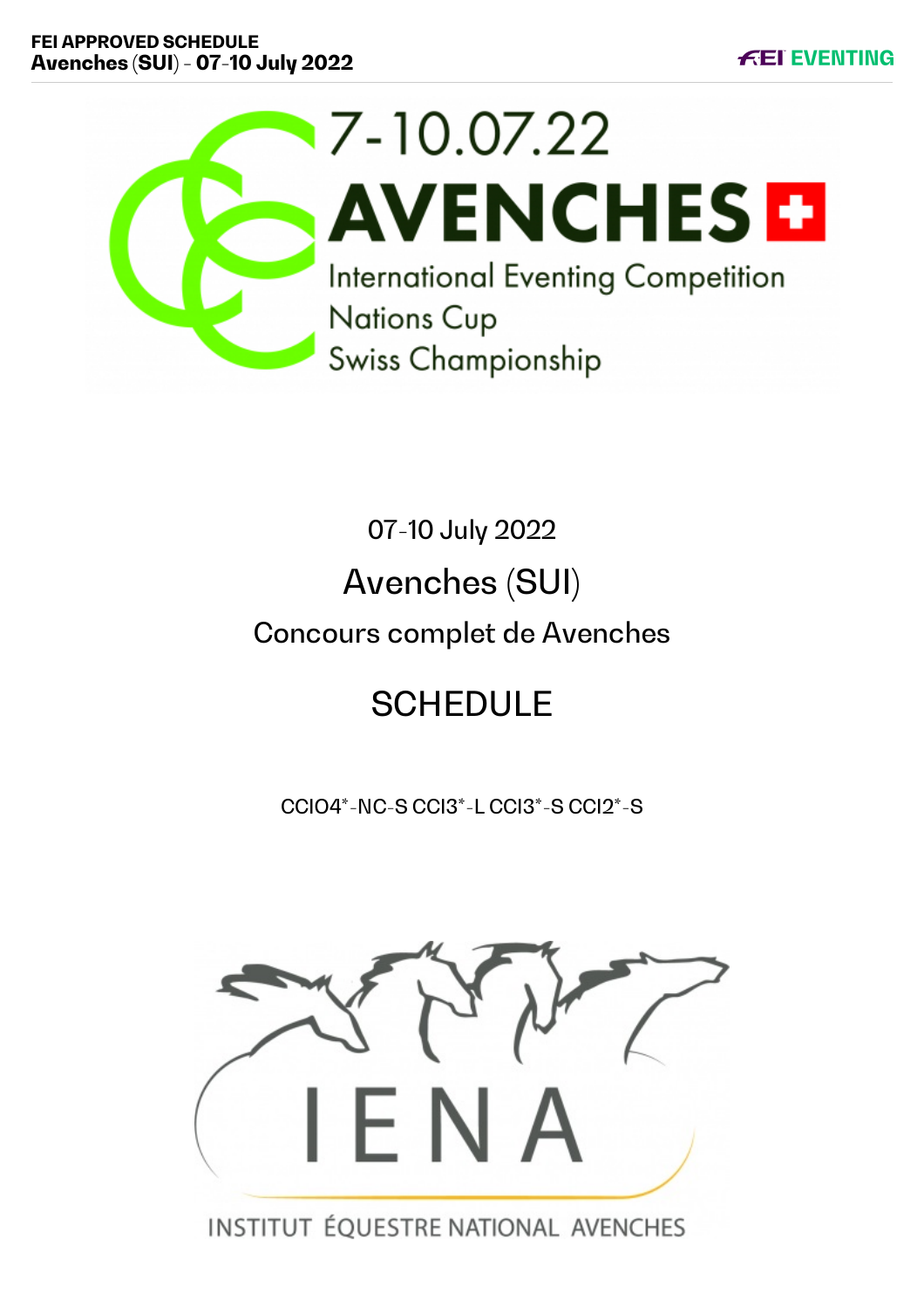## **I. DENOMINATION OF THE EVENT**

| Venue:                   | Avenches - Concours complet de Avenches |           | NF:       | <b>SUI</b> |
|--------------------------|-----------------------------------------|-----------|-----------|------------|
| Date:                    | 07/07/2022 to 10/07/2022                |           |           |            |
|                          |                                         |           |           |            |
| <b>Event Categories:</b> |                                         |           |           |            |
| CCIO4*-NC-S              | $CCI3$ <sup>*</sup> -L                  | $CCI3*-S$ | $CCI2*-S$ |            |
|                          |                                         |           |           |            |

# **II. GENERAL CONDITIONS**

- FEI Statutes, 24th edition, effective 17 November 2021
- FEI General Regulations, 24th edition, effective 1st January 2020, updates effective 1st January 2022
- FEI Veterinary Regulations, 14th edition, effective 1 January 2018, updates effective 1st January 2022
- FEI Eventing Rules and its Annexes, 25th edition, effective 1st January 2020, updates effective 1st January 2022
- Equine Anti-Doping and Controlled Medication Regulations (EADCMR), 3rd Edition, effective 1st January 2021
- FEI Anti-Doping Rules for Human Athletes (ADRHA), based upon the 2021 WADA Code, effective 1st January 2021
- The FEI Policy for Enhanced Competition Safety during the Covid-19 Pandemic, effective as of 1 July 2020 and until further notice
- All subsequent published revisions/updates, the provisions of which will take precedence.

THE ANNEXE(S) IS/ARE PART OF THIS APPROVED AND SIGNED SCHEDULE AND MUST BE DISTRIBUTED TO ALL OFFICIALS AND NFs AND IS AVAILABLE TO OTHERS UPON REQUEST

Approved by the FEI, Lausanne, on 10 May 2022 (V1), modified on 11 May 2022 (V2), modified on 17 May 2022 (V3)

voornor

Catrin Norinder FEI Director Eventing and Olympic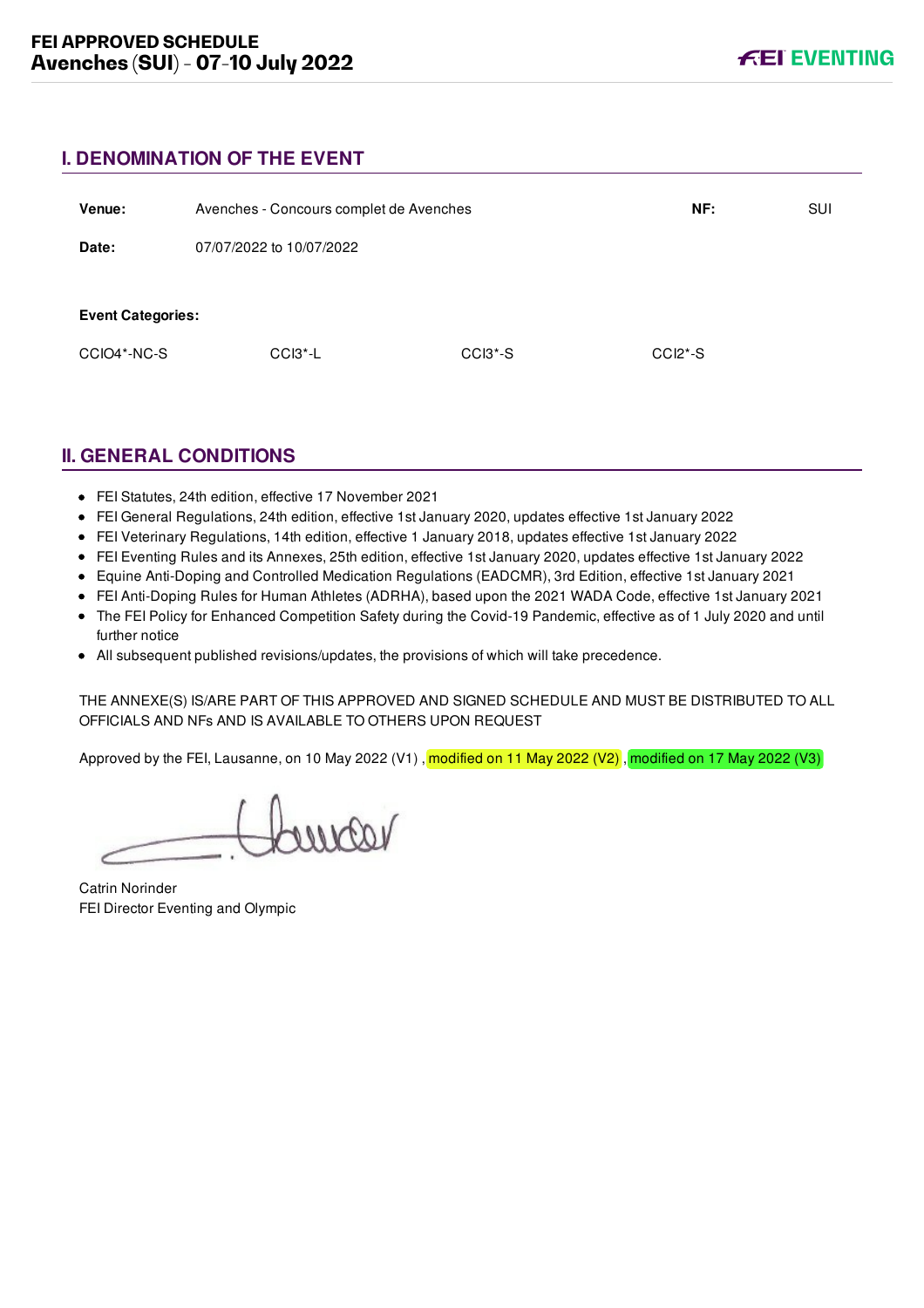# **Table of Contents**

| III. THE FEI CODE OF CONDUCT FOR THE WELFARE OF THE HORSE 4 |
|-------------------------------------------------------------|
|                                                             |
|                                                             |
|                                                             |
|                                                             |
|                                                             |
|                                                             |
|                                                             |
|                                                             |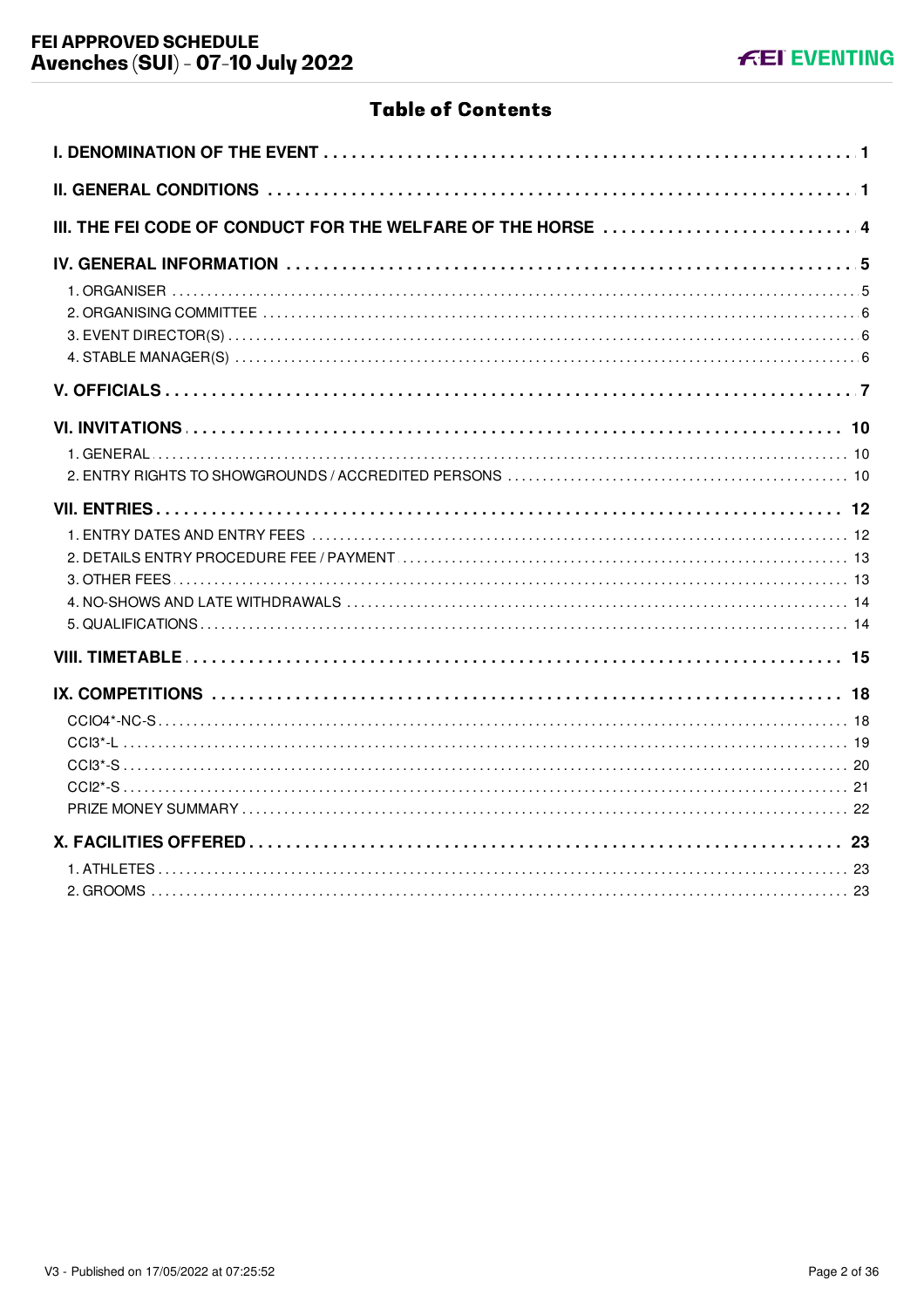| XI. LOGISTICAL, ADMINISTRATIVE AND TECHNICAL INFORMATION  24                        |    |
|-------------------------------------------------------------------------------------|----|
|                                                                                     |    |
|                                                                                     |    |
|                                                                                     |    |
|                                                                                     |    |
|                                                                                     |    |
|                                                                                     |    |
|                                                                                     |    |
|                                                                                     |    |
|                                                                                     |    |
|                                                                                     |    |
|                                                                                     |    |
|                                                                                     |    |
| 13. LOCAL TRANSPORTATION & ARRANGEMENTS FROM HOTEL TO SHOWGROUNDS  26               |    |
|                                                                                     |    |
|                                                                                     |    |
|                                                                                     |    |
|                                                                                     |    |
|                                                                                     |    |
|                                                                                     |    |
|                                                                                     |    |
|                                                                                     |    |
|                                                                                     |    |
|                                                                                     |    |
|                                                                                     |    |
| 7.2 VACCINATIONS - EQUINE INFLUENZA (FEI VETERINARY REGULATIONS ARTICLE 1003)  28   |    |
|                                                                                     |    |
| 7.4 HORSE INSPECTIONS (FEI VETERINARY REGULATIONS ARTICLES 1034-1042)  29           |    |
| 7.5 LIMB SENSITIVITY EXAMINATION (FEI VETERINARY REGULATIONS ARTICLE 1048-1053)  29 |    |
| 8. EQUINE ANTI-DOPING AND CONTROLLED MEDICATION PROGRAMME (EADCMP)  29              |    |
|                                                                                     | 29 |
| 8.2 ELECTIVE TESTING (FEI VETERINARY REGULATIONS ARTICLES 1057 AND 1058)  30        |    |
|                                                                                     |    |
|                                                                                     |    |
|                                                                                     |    |
| 1. THE FEI POLICY FOR ENHANCED COMPETITION SAFETY DURING THE COVID-19 PANDEMIC  32  |    |
|                                                                                     |    |
|                                                                                     |    |
|                                                                                     |    |
|                                                                                     |    |
|                                                                                     |    |
|                                                                                     |    |
|                                                                                     |    |
|                                                                                     |    |
|                                                                                     |    |
|                                                                                     |    |
|                                                                                     |    |
|                                                                                     |    |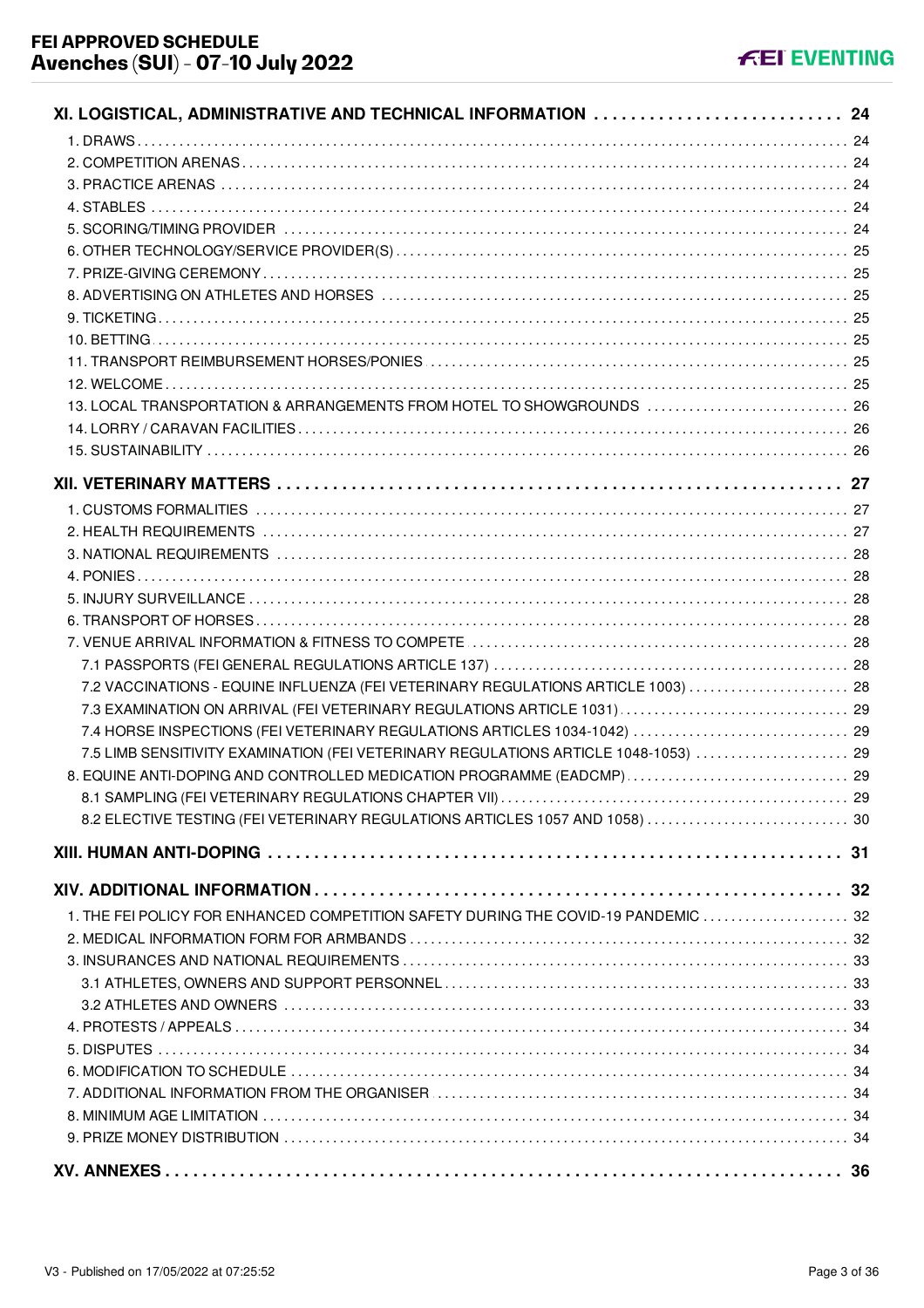# <span id="page-4-0"></span>**III. THE FEI CODE OF CONDUCT FOR THE WELFARE OF THE HORSE**

The Fédération Equestre Internationale (FEI) expects all those involved in international equestrian sport to adhere to the FEI's Code of Conduct and to acknowledge and accept that at all times the welfare of the horse must be paramount and must never be subordinated to competitive or commercial influences.

- 1. At all stages during the preparation and training of competition horses, welfare must take precedence over all other demands. This includes good horse management, training methods, farriery and tack, and transportation.
- 2. Horses and Athletes must be fit, competent and in good health before they are allowed to compete. This encompasses medication use, surgical procedures that threaten welfare or safety, pregnancy in mares and the misuse of aids.
- 3. Events must not prejudice horse welfare. This involves paying careful attention to the competition areas, ground surfaces, weather conditions, stabling, site safety and fitness of the horse for onward travel after the event.
- 4. Every effort must be made to ensure that horses receive proper attention after they have competed and that they are treated humanely when their competition careers are over. This covers proper veterinary care, competition injuries, euthanasia and retirement.
- 5. The FEI urges all involved with the sport to attain the highest levels of education in their areas of expertise.

The Long version of this Code can be obtained from the Fédération Equestre Internationale, HM King Hussein I Building, Chemin de la Joliette 8, 1006 Lausanne, Switzerland. Telephone: +41 21 310 47 47. The Code is available in English. The Code is also available on the FEI's website:<https://inside.fei.org/fei/regulations/general-rules>.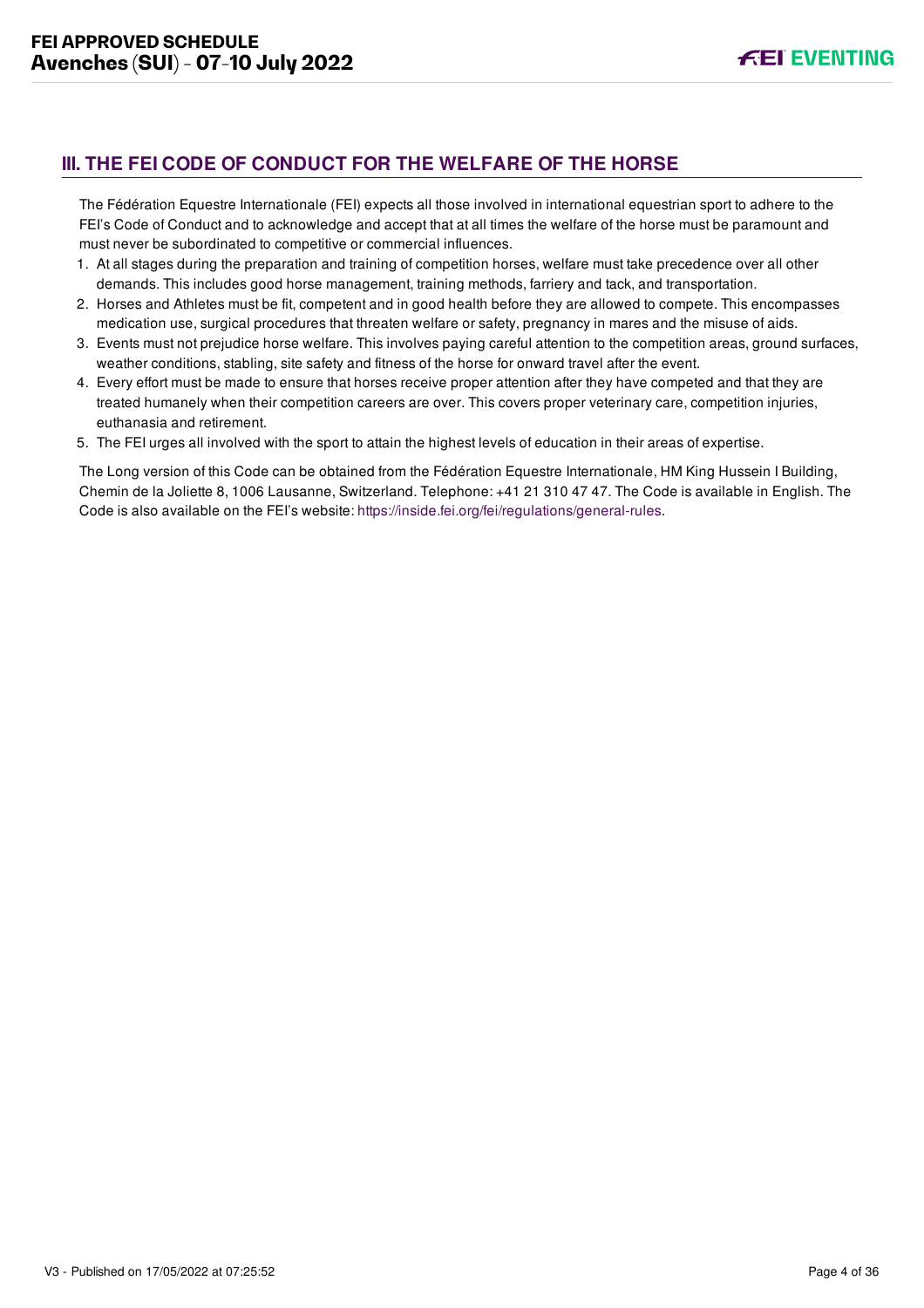# <span id="page-5-0"></span>**IV. GENERAL INFORMATION**

#### <span id="page-5-1"></span>**1. ORGANISER**

| Name:    | Institut Equestre National Avenches IENA    |
|----------|---------------------------------------------|
| Address: | Les Longs-Prés<br>1580 Avenches Switzerland |
| Phone:   | +4916090414021                              |
| Fax:     |                                             |
| Email:   | vogg@gmx.net                                |
| Website: |                                             |

#### **Showground contact details**

| Venue name: | Avenches                                    |
|-------------|---------------------------------------------|
| Address:    | Les Longs-Prés<br>1580 Avenches Switzerland |

#### **Phone:**

**GPS Coordinates:** Lat: 46.88417, Long: 7.01335



**Accessibility details (directions by road, nearest airport / train station):** rrival by road: A1 / E28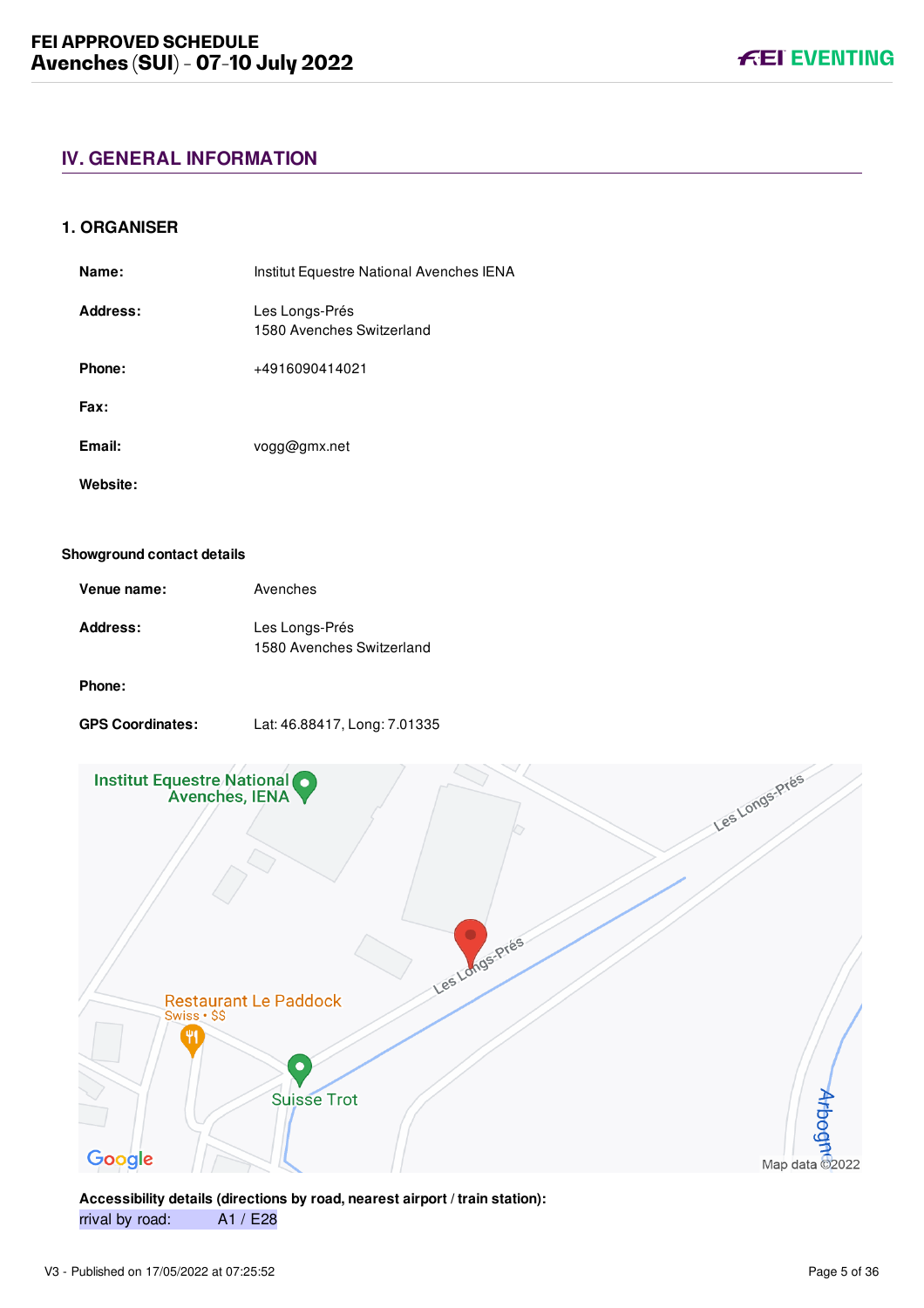

Arrival by train: Train station: Avenches

Arrival by plane: Geneva / Zürich

# <span id="page-6-0"></span>**2. ORGANISING COMMITTEE**

| <b>Show Secretary</b>         | Danièle VOGG        |
|-------------------------------|---------------------|
| <b>President of the Event</b> | Jean-Pierre KRATZER |
| <b>Press Officer</b>          | Paladino LETIZIA    |

# <span id="page-6-1"></span>**3. EVENT DIRECTOR(S)**

**Name:** Danièle VOGG

## <span id="page-6-2"></span>**4. STABLE MANAGER(S)**

**Name:** Ben VOGG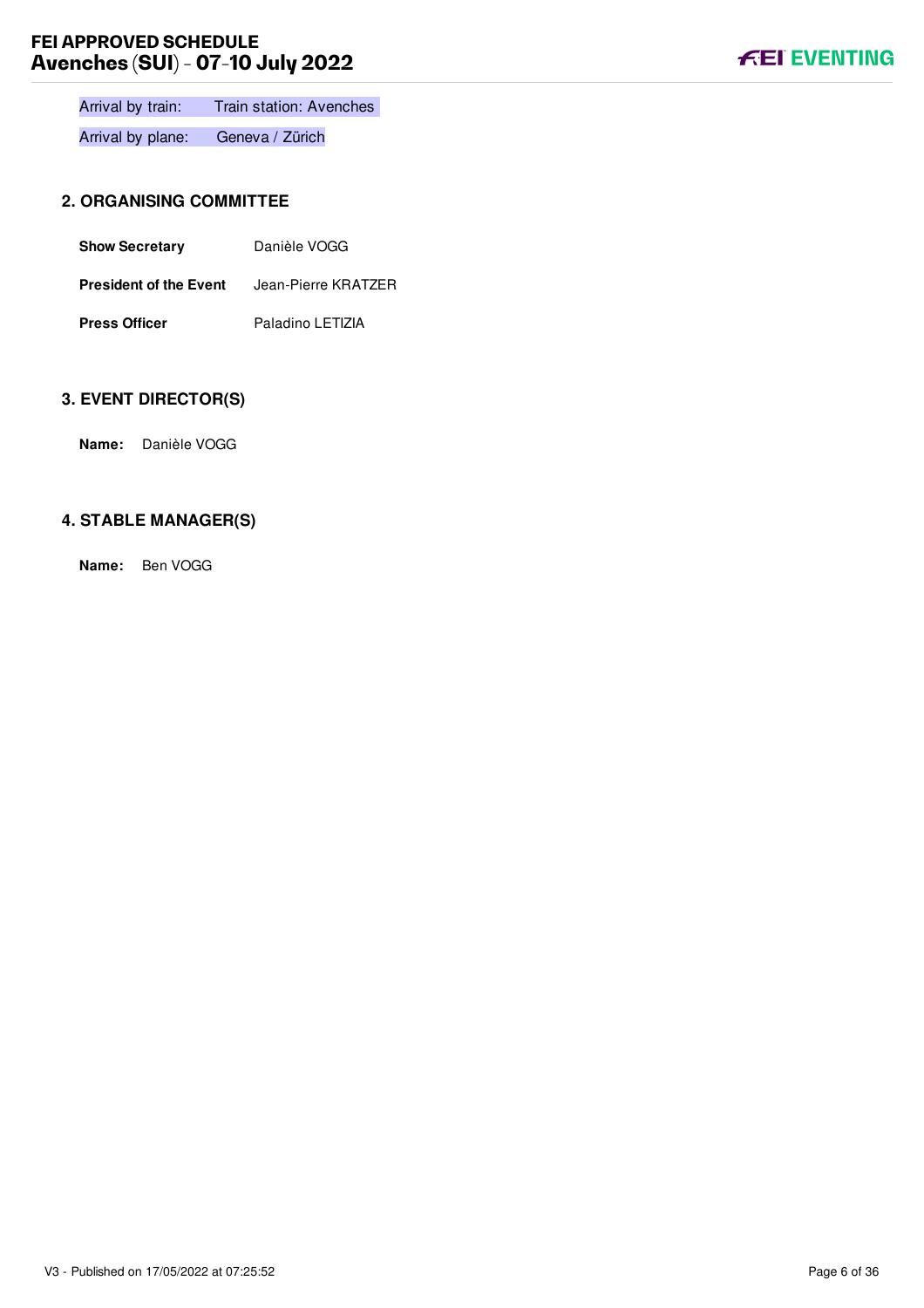# <span id="page-7-0"></span>**V. OFFICIALS**

**Please note that the schedule has been approved under the provision that all appointed Officials have successfully passed the online FEI Competency Evaluation Test.** 

**At least one Permitted Treating Vet must be appointed for every 200 horses at the venue (Veterinary regulations, art. 1007).**

| <b>Assignment</b>            | Name / FEI ID                                             | <b>NF</b>  | <b>Function</b>  | <b>Events</b> |
|------------------------------|-----------------------------------------------------------|------------|------------------|---------------|
| 1. Ground Jury               |                                                           |            |                  |               |
| CCIO4*-NC-S                  |                                                           |            |                  |               |
| <b>Ground Jury President</b> | <b>Anne-Marie TAYLOR</b><br>10007134                      | <b>GBR</b> | Judge (3)        |               |
| <b>Ground Jury Member</b>    | <b>Christian STEINER</b><br>10004734                      | AUT        | Judge (3)        |               |
| <b>Jumping Judge</b>         | All jury members                                          |            |                  |               |
| CCI3*-L                      |                                                           |            |                  |               |
| <b>Ground Jury President</b> | <b>Marina SCIOCCHETTI</b><br><b>CAMPELLO</b><br>10002168  | ITA        | Judge (3)        |               |
| <b>Ground Jury Member</b>    | <b>Edith SCHLESS-</b><br><b>STÖRTENBECKER</b><br>10004029 | GER        | Judge (2)        |               |
|                              |                                                           |            |                  |               |
| <b>Jumping Judge</b>         | All jury members                                          |            |                  |               |
| CCI3*-S                      |                                                           |            |                  |               |
| <b>Ground Jury President</b> | <b>Marina SCIOCCHETTI</b><br><b>CAMPELLO</b><br>10002168  | ITA        | Judge (3)        |               |
| <b>Ground Jury Member</b>    | <b>Edith SCHLESS-</b><br><b>STÖRTENBECKER</b><br>10004029 | <b>GER</b> | Judge (2)        |               |
| <b>Jumping Judge</b>         | All jury members                                          |            |                  |               |
| CCI2*-S                      |                                                           |            |                  |               |
| <b>Ground Jury President</b> | <b>Nicola NICHOLSON</b><br>10103463                       | <b>FRA</b> | Judge (2)        |               |
| <b>Ground Jury Member</b>    | <b>Peter CHRISTEN</b><br>10052931                         | SUI        | Judge (National) |               |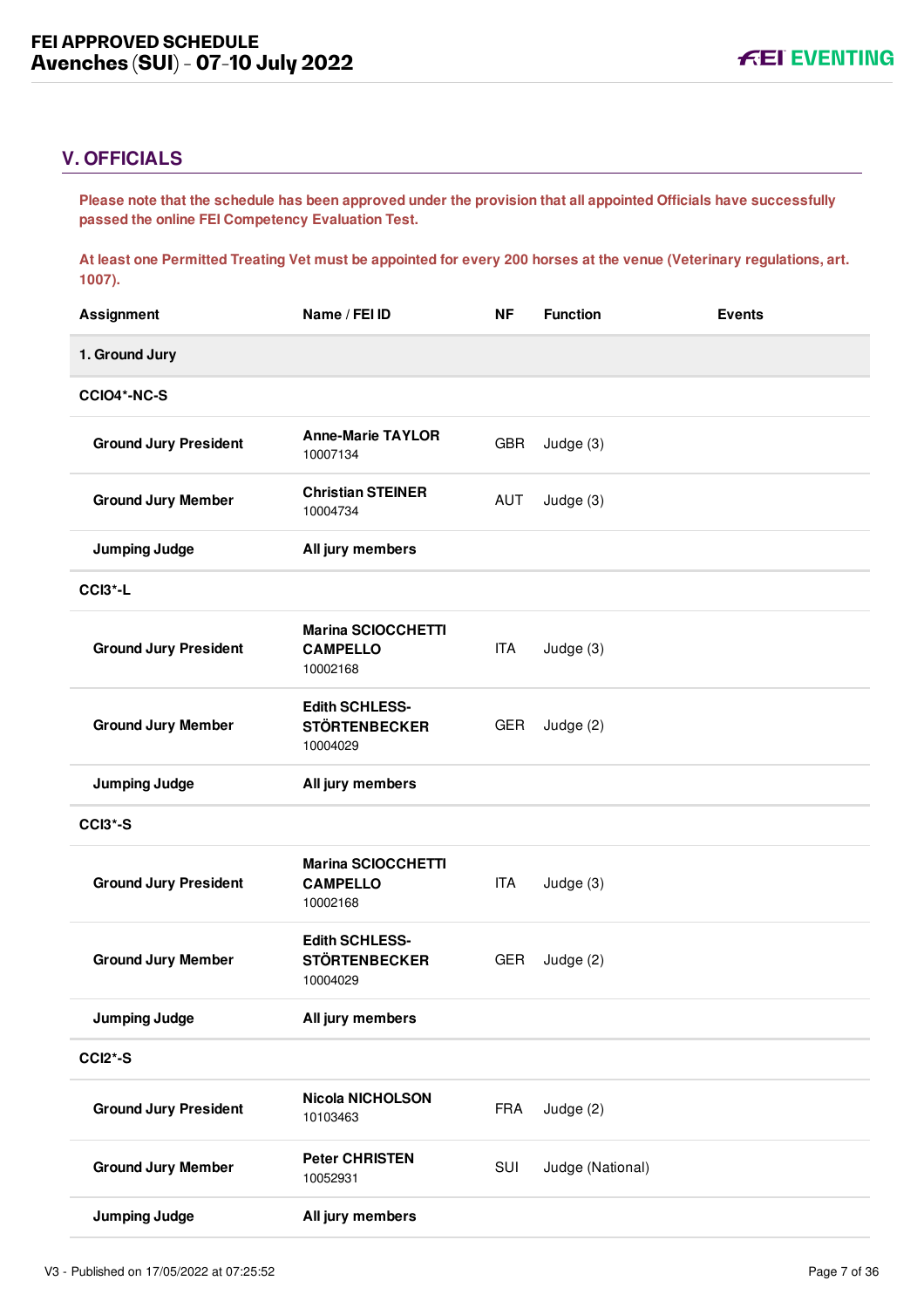| <b>Assignment</b>                                        | Name / FEI ID                                           | NF         | <b>Function</b>               | <b>Events</b>                             |
|----------------------------------------------------------|---------------------------------------------------------|------------|-------------------------------|-------------------------------------------|
| 2. Technical Delegate                                    |                                                         |            |                               |                                           |
| <b>Technical Delegate</b>                                | <b>Michael GOLA</b><br>10140590                         | <b>GER</b> | Technical delegate (2)        | CCI3*-L, CCI3*-S,<br>CCI <sub>2</sub> *-S |
| <b>Technical Delegate</b>                                | <b>Guillaume BLANC</b><br>10051098                      | <b>FRA</b> | Technical delegate (3)        | CCIO4*-NC-S                               |
| <b>Assistant Technical Delegate</b>                      | <b>Michael GOLA</b><br>10140590                         | <b>GER</b> | Technical delegate (2)        | CCIO4*-NC-S                               |
| 3. Course Designer                                       |                                                         |            |                               |                                           |
| <b>Cross Country Course</b><br><b>Designer</b>           | <b>Heinz SCHELLER</b><br>10013248                       | <b>SUI</b> | Course<br>designer (National) | CCI2*-S                                   |
| <b>Cross Country Course</b><br><b>Designer</b>           | <b>Michael ETHERINGTON-</b><br><b>SMITH</b><br>10053756 | <b>GBR</b> | Course designer (3)           | CCIO4*-NC-S, CCI3*-<br>$L, CCI3*-S$       |
| <b>Jumping Course Designer</b>                           | <b>Julien PRADERVAND</b><br>10083843                    | SUI        | Course designer (3)           | <b>All Events</b>                         |
| <b>Cross Country Assistant</b><br><b>Course Designer</b> | <b>Heinz SCHELLER</b><br>10013248                       | SUI        | Course<br>designer (National) | CCIO4*-NC-S                               |
| <b>Cross Country Assistant</b><br><b>Course Designer</b> | <b>Barbara SPEJCHALOVÁ</b><br>10087116                  | SUI        | Course<br>designer (National) | CCI <sub>2</sub> *-S                      |
| <b>Course Builder</b>                                    | <b>Heinz SCHELLER</b><br>10013248                       | SUI        |                               | <b>All Events</b>                         |
| 4. Chief Steward                                         |                                                         |            |                               |                                           |
| <b>Chief Steward</b>                                     | <b>Philine GANDERS MEYER</b><br>10049509                | <b>GER</b> | Steward (3)                   | All Events                                |
| <b>5. Assistant Stewards</b>                             |                                                         |            |                               |                                           |
| <b>Assistant Steward</b>                                 | <b>Jan POSLUSZNY</b><br>10049967                        | <b>POL</b> | Steward (2)                   | <b>All Events</b>                         |
| <b>Assistant Steward</b>                                 | <b>Caroline SCHINDLBECK</b><br>10050133                 | <b>GER</b> | Steward (2)                   | <b>All Events</b>                         |
| <b>Assistant Steward</b>                                 | <b>Simone FUELLGRAEBE</b><br>10153241                   | <b>GER</b> | Steward (1)                   | <b>All Events</b>                         |
| <b>Assistant Steward</b>                                 | <b>Pascal LIVET</b><br>10256365                         | SUI        | Steward (National)            | <b>All Events</b>                         |
| 6. FEI Veterinary Delegate                               |                                                         |            |                               |                                           |
| <b>Veterinary Delegate</b>                               | <b>Frédéric BARRELET</b><br>10051188                    | SUI        | Official Veterinarian (3)     | <b>All Events</b>                         |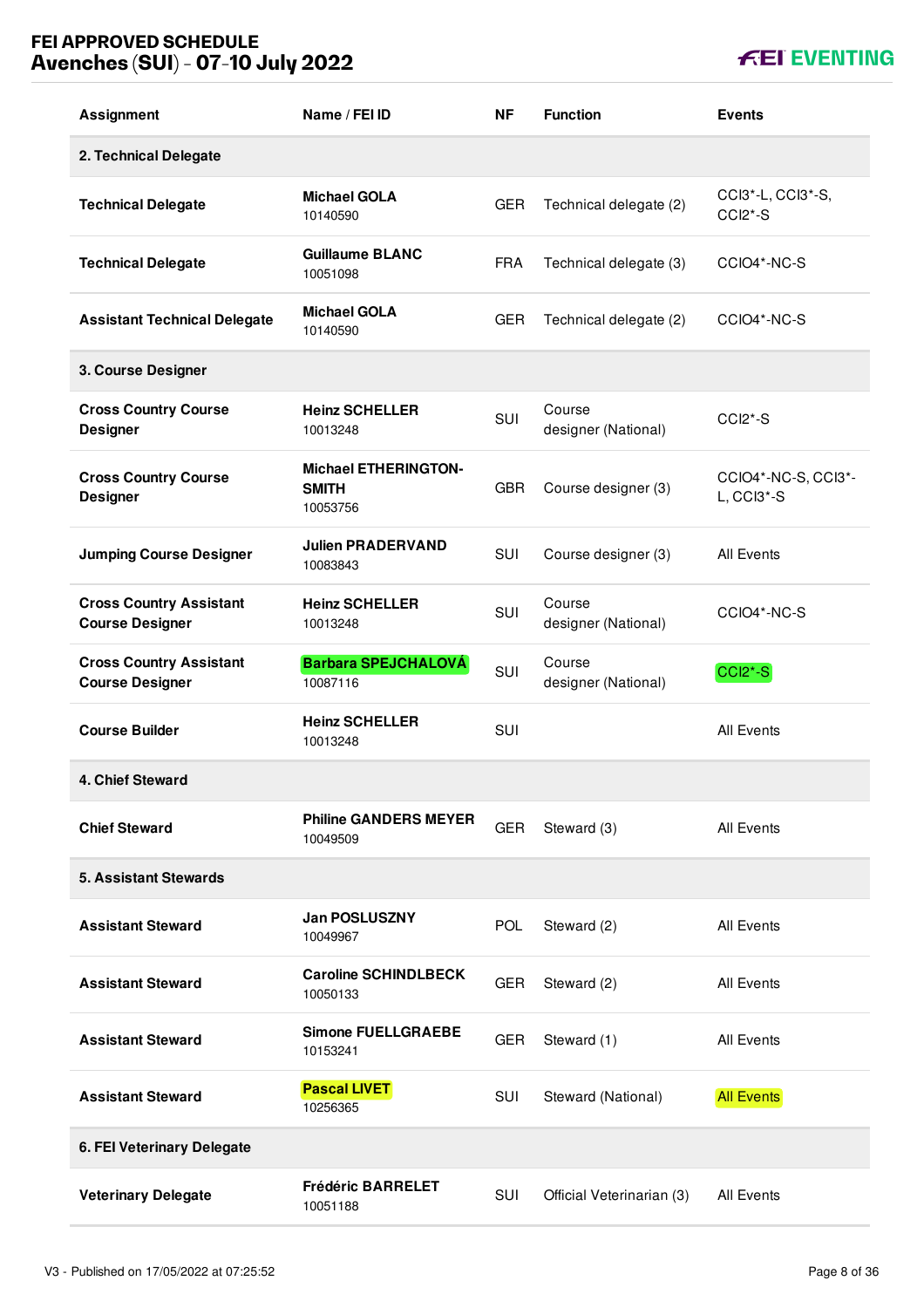| <b>Assignment</b>                                     | Name / FEI ID                                                 | <b>NF</b>  | <b>Function</b>                               | <b>Events</b>     |
|-------------------------------------------------------|---------------------------------------------------------------|------------|-----------------------------------------------|-------------------|
| 7. Veterinary Service Manager & Treating Veterinarian |                                                               |            |                                               |                   |
| <b>Veterinary Service Manager</b><br>(VSM)            | <b>Charles F. TROLLIET</b><br>10050419                        | <b>SUI</b> | Official Veterinarian (3)                     | <b>All Events</b> |
| <b>Treating Veterinarian</b>                          | <b>Virginie BOUVERAT</b><br>10191819                          | SUI        | <b>FEI Permitted Treating</b><br>Veterinarian | <b>All Events</b> |
| <b>Treating Veterinarian</b>                          | Rebekka KÄSER<br>10155159                                     | <b>SUI</b> | <b>FEI Permitted Treating</b><br>Veterinarian | All Events        |
| 8. Chief Medical Officer & Medical Services           |                                                               |            |                                               |                   |
| <b>Chief Medical Officer</b>                          | <b>Feusier MICHAEL</b><br>10247912<br>Phone: +41 22 343 12 25 | SUI        |                                               | <b>All Events</b> |
| <b>Medical Services</b>                               | <b>BlueFires Sarl</b><br>30000117                             | <b>SUI</b> | Corporation                                   | All Events        |
| 9. Farrier                                            |                                                               |            |                                               |                   |
| <b>Farrier</b>                                        | <b>Simon SCHWAB</b><br>10234933<br>Phone: +41795106042        |            |                                               | <b>All Events</b> |

# **KEI EVENTING**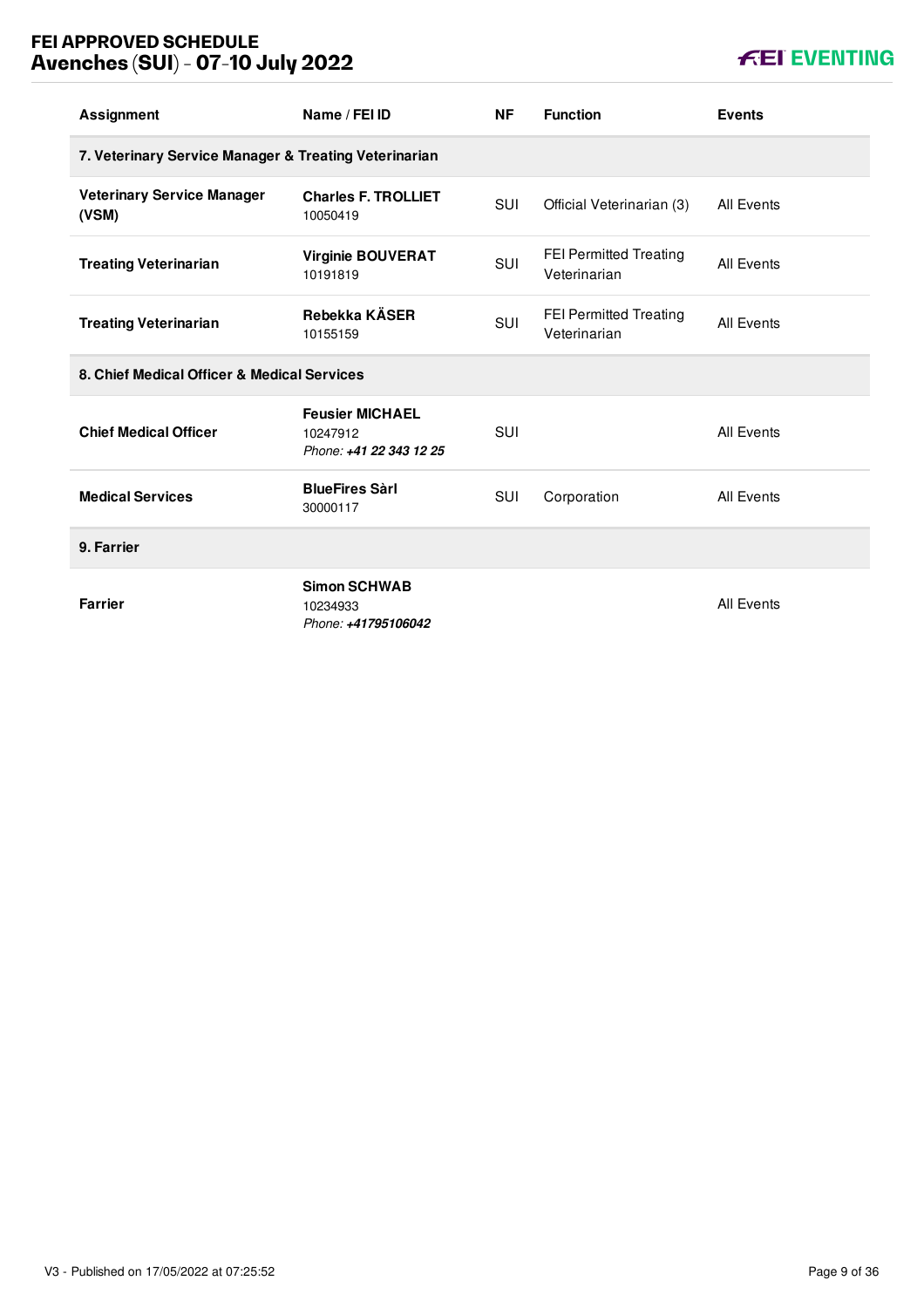# <span id="page-10-0"></span>**VI. INVITATIONS**

#### <span id="page-10-1"></span>**1. GENERAL**

| <b>Invited NFs</b>                         | Unlimited                                                                                                     |
|--------------------------------------------|---------------------------------------------------------------------------------------------------------------|
| Number of athletes from the host<br>nation | Unlimited                                                                                                     |
| Number of athletes per NF                  | Unlimited                                                                                                     |
| Maximum number of horses per<br>athlete    | 5<br>Max. 3 per category, in total max. 5                                                                     |
| Ballot procedure in case of                | Ballot procedure in case of excessive entries:                                                                |
| excessive entries                          | Max. number of participnats per category 2*. 3*-S, 3*-L: 40                                                   |
|                                            | Max. number of participnats per category 4*-S: 60                                                             |
|                                            |                                                                                                               |
|                                            | 4*: Max. number of foreign Athletes: 30                                                                       |
|                                            | Max, number of Swiss Athletes: 30                                                                             |
|                                            | 3*-S and L: Max. number of foreign Athletes: 15                                                               |
|                                            | Max. number of Swiss Athletes: 30                                                                             |
|                                            | 2*: Max. number of foreign Athletes: 15                                                                       |
|                                            | Max. number of Swiss Athletes: 30                                                                             |
|                                            | If the max number of Swiss Athletes per category is not achieved, remaining<br>places go to foreign Athletes. |

Entries are not accepted unless they contain full details according to FEI requirements, especially including the records of results.

Athletes are invited by the Organiser through their National Federation. One (1) groom per athlete.

## <span id="page-10-2"></span>**2. ENTRY RIGHTS TO SHOWGROUNDS / ACCREDITED PERSONS**

Entry right to the stable area according to FEI Veterinary Regulations Articles 1008-1009

### **NUMBER OF ACCREDITED PERSONS**

**Athlete** 1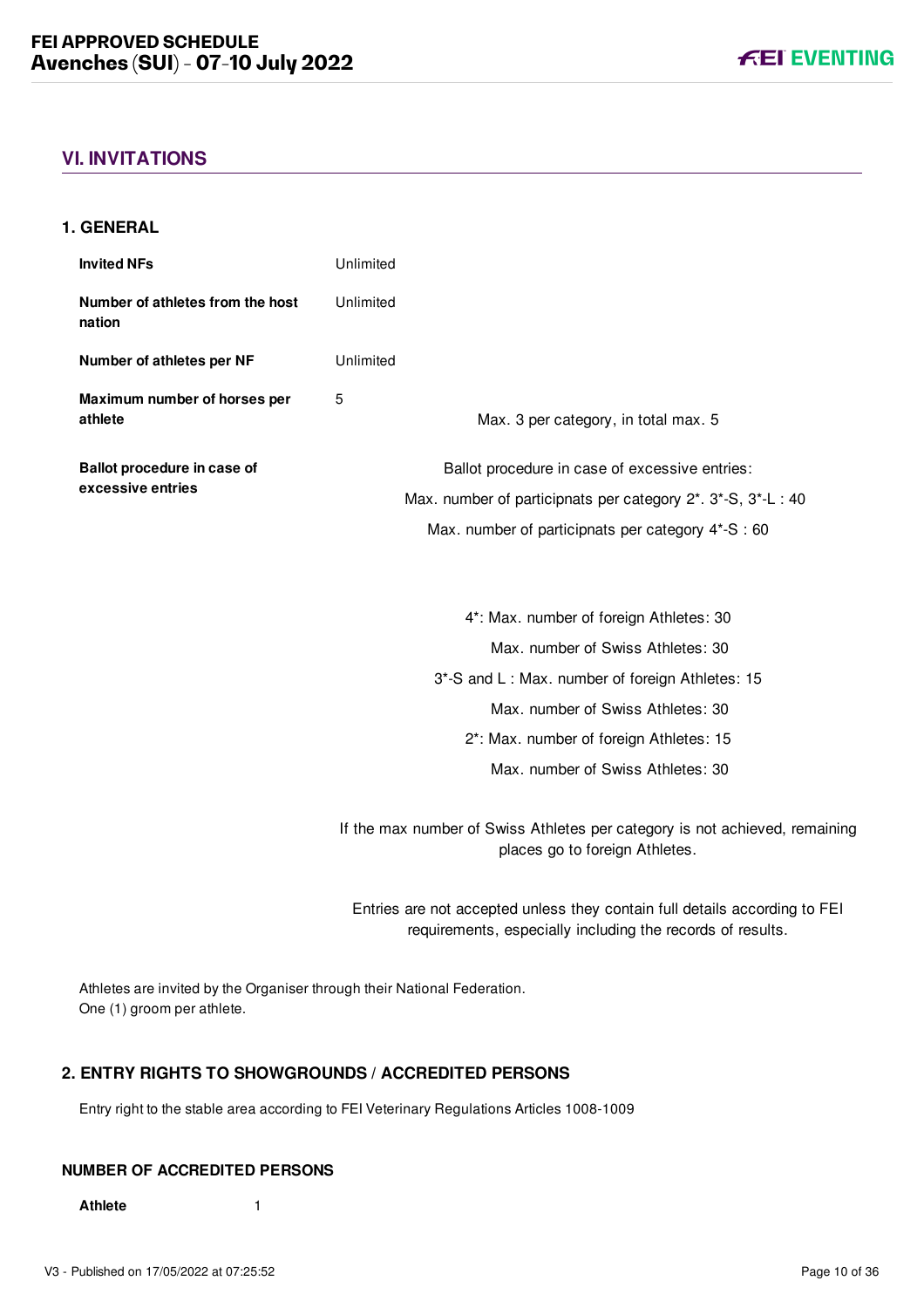| <b>Partner</b> |                                                 |
|----------------|-------------------------------------------------|
| Groom          |                                                 |
| Horse owner    | 2 accreditations per horse acc. to FEI Passport |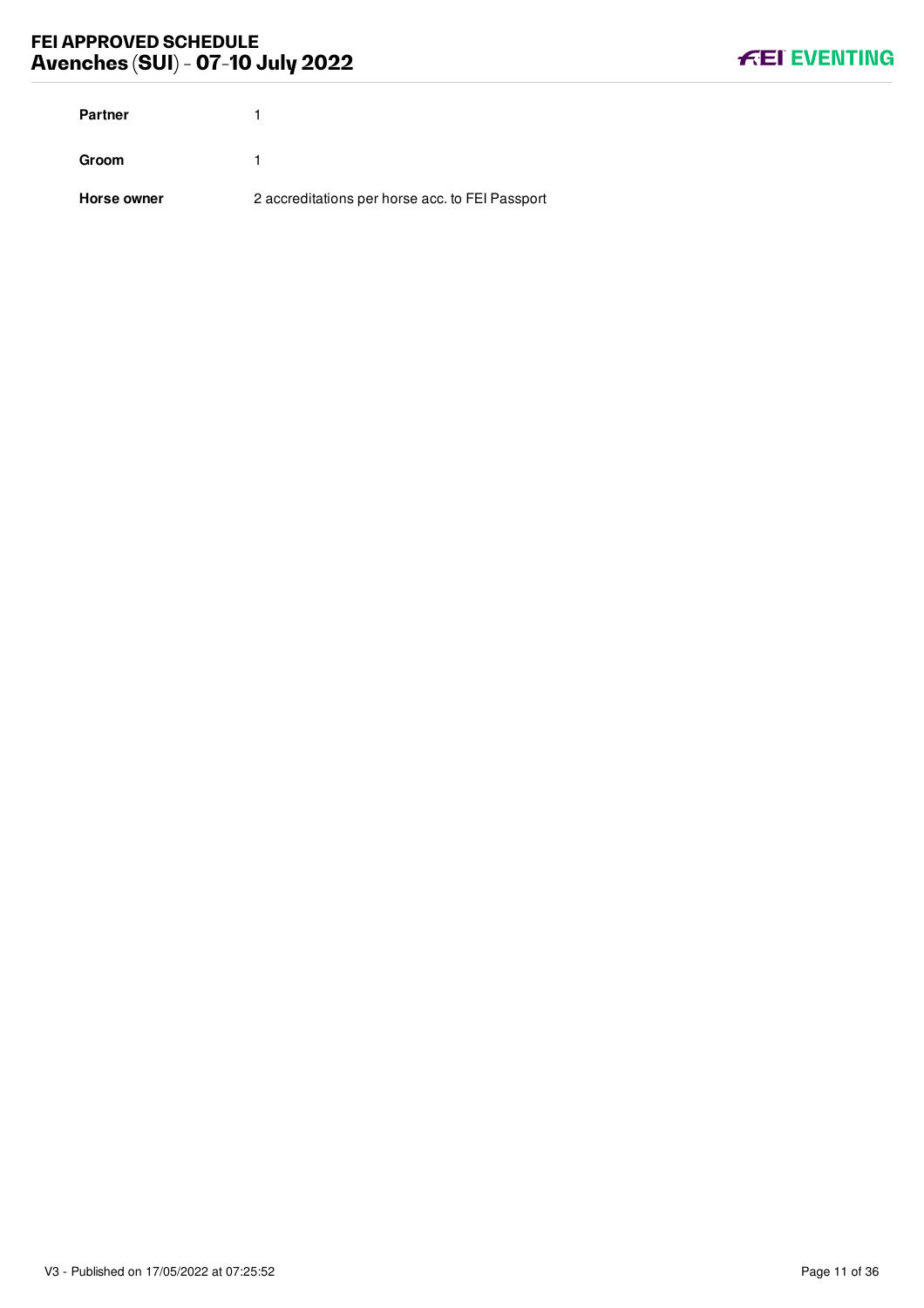# <span id="page-12-0"></span>**VII. ENTRIES**

#### **IMPORTANT**

- Entries must be made through the FEI Entry System for all categories of this Event ([https://entry.fei.org\)](https://entry.fei.org);
- Additional documentation can be found at: <https://inside.fei.org/fei/your-role/it-services/fei-entry-system>
- All Athletes and Horses participating in any International Competition must be registered with the FEI;
- Athletes and/or Horses present at the Event without having been entered through the FEI's Online Entry System will automatically be disqualified unless compelling circumstances warrant otherwise.

## <span id="page-12-1"></span>**1. ENTRY DATES AND ENTRY FEES**

Entries have to be in accordance with Art. 509 of the FEI Eventing Rules, 25th edition, effective 1st January 2020, updates effective 1st January 2022.

#### **Deadlines for entries**

| <b>Closing date for</b> | <b>CCIO4*-NC-S</b> 14/06/2022 |
|-------------------------|-------------------------------|
| definite entries:       | CCI3*-L 14/06/2022            |
|                         | CCI3*-S 14/06/2022            |
|                         | CCI2*-S 14/06/2022            |
|                         |                               |
| Last date for           | <b>CCIO4*-NC-S 05/07/2022</b> |
| substitutions:          |                               |
|                         | CCI3*-L 05/07/2022            |
|                         | CCI3*-S 05/07/2022            |
|                         | <b>CCI2*-S</b> 05/07/2022     |

#### **Fees for horses**

| Entry fee per horse              |                |
|----------------------------------|----------------|
| CCIO4*-NC-S                      | 355 EUR        |
| CCI3*-L                          | 305 EUR        |
| CCI3*-S                          | <b>280 EUR</b> |
| CCI <sub>2</sub> <sup>*</sup> -S | <b>250 EUR</b> |

#### **EADCMP Fee**

Lower Level Events (CIMs) CHF 18 per horse per event (For definition of CIMs see Appendix E of the FEI General Regulations) Higher Level Events CHF 25 per horse per event (All other events not defined as CIMs)

CCIO4\*-NC-S 25 CHF included in entry fee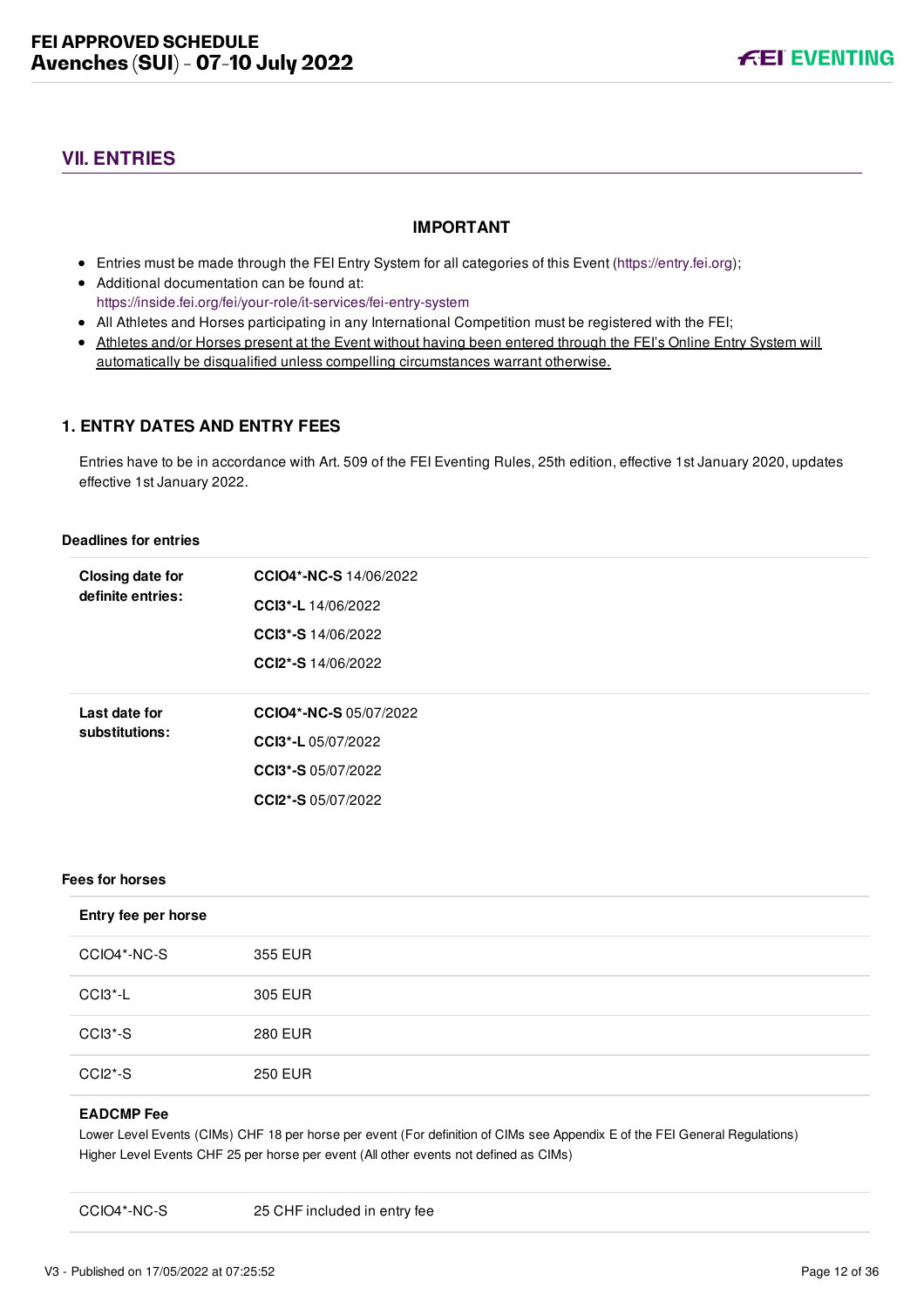

| CCI3*-L                | 18 CHF included in entry fee |
|------------------------|------------------------------|
| CCI3*-S                | 18 CHF included in entry fee |
| CCI2*-S                | 18 CHF included in entry fee |
| Stabling fee per horse |                              |
| CCIO4*-NC-S            | <b>140 EUR</b>               |
| CCI3 <sup>*</sup> -L   | <b>140 EUR</b>               |
| CCI3*-S                | <b>140 EUR</b>               |
| CCI2*-S                | <b>140 EUR</b>               |
| Total fee per horse    |                              |
| CCIO4*-NC-S            | 495 EUR                      |
| CCI3 <sup>*</sup> -L   | <b>445 EUR</b>               |
| CCI3*-S                | 420 EUR incl. VAT            |
| CCI2*-S                | 390 EUR incl. VAT            |

# <span id="page-13-0"></span>**2. DETAILS ENTRY PROCEDURE FEE / PAYMENT**

Entry fees are administered by EventClearing. Each athlete can produce a pre-invoice in the personal area on [app.eventclearing.lu](https://deref-gmx.net/mail/client/R-u7l2uJJfE/dereferrer/?redirectUrl=http%253A%252F%252Fapp.eventclearing.lu). The entry fee plus fee for electricitry, EADCMP fee, manure disposal, fee for additional boxes or tack boxes etc. have to be paid by transfer by closing date of definitive entrie (14.6.22) to the following account: EventClearing S.à r.l., Massewee 2, L - 6186 Gonderange IBAN-EUR: LU38 0025 4101 2925 8200 BIC / SWIFT: BILL LULL XXX Ref.: CCI Avenches, FEI-number of the athlete

#### <span id="page-13-1"></span>**3. OTHER FEES**

All other fees must be listed hereunder with the details of the amounts to be charged and approved by the FEI. Only fees approved by the FEI and listed in the approved Schedule can be charged by the OC.

| Hay                  | 10 EUR per bale |
|----------------------|-----------------|
| Straw                | 10 EUR per bale |
| Shavings             | 15 EUR per bale |
| Lorry / Caravan area |                 |
| Parking price        | 70 EUR          |

incl. power supply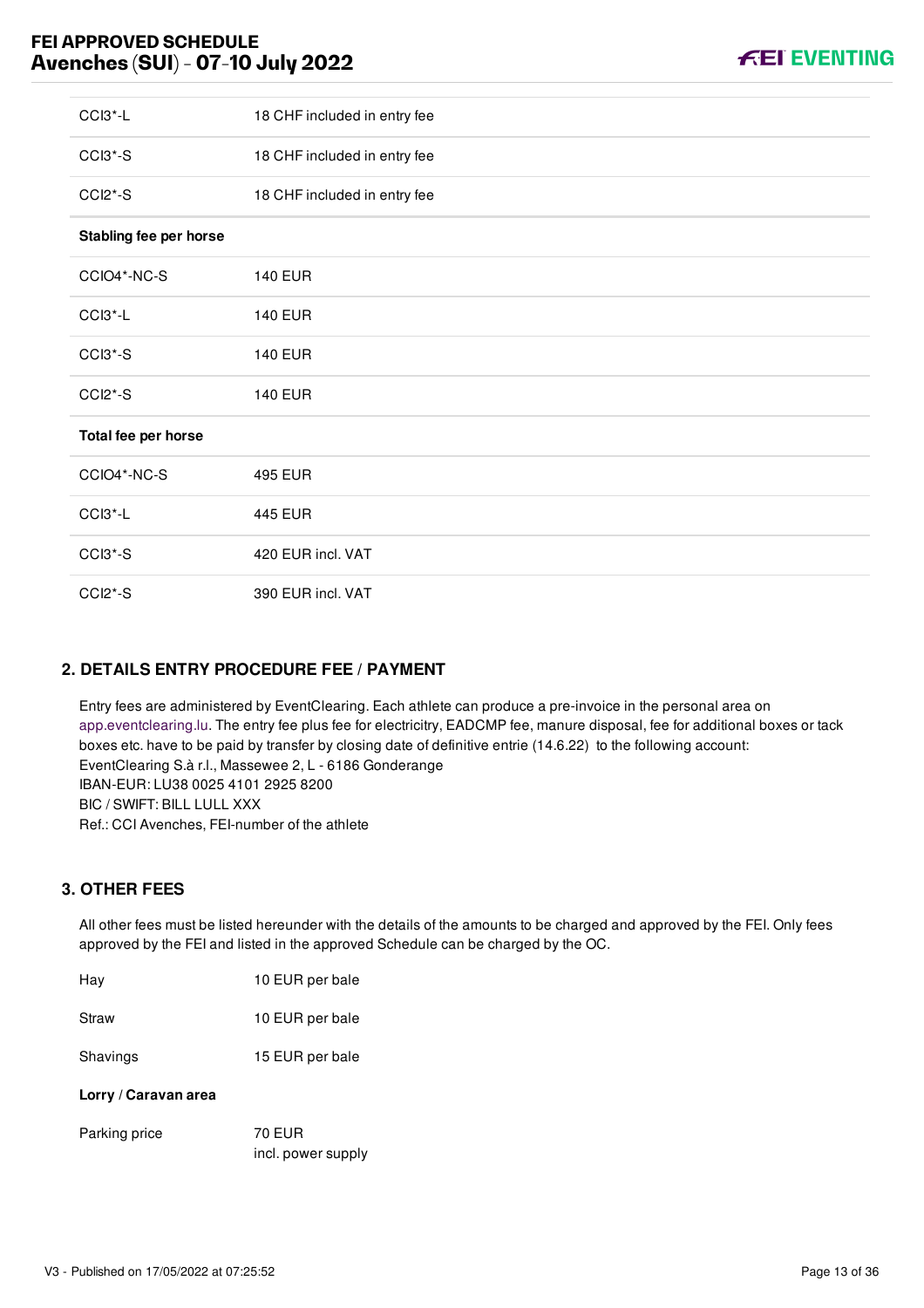Power supply Provided by the OC at the following cost: 70 EUR per lorry/caravan incl. parking price

#### **Specific fees**

| Tack Box                         | 140 EUR per box   |
|----------------------------------|-------------------|
| Box with shavings in<br>addition | 30 EUR per box    |
| Fine for unleashed dogs          | 50 EUR per person |

All aforementioned amounts include VAT, if applicable

VAT number of the Organiser: CHE-103.530.097

## <span id="page-14-0"></span>**4. NO-SHOWS AND LATE WITHDRAWALS**

In the case of withdrawals after the date of definite entries or no-shows the athlete or the respective NF will be held liable to reimburse the OC for the actual financial loss incurred by the OC (i.e. stabling and hotel expenses) as a result of the late withdrawal or no-show.

**Amount charged** 200 EUR

No-Shows: Amount charged: Euros 200 per horse/pony.

#### **Refund procedure**

For each change of competition (e. g. from 4\* to 3\* or from3\* to 4\*, 2\* to 3\* or 3\* to 2\* or L to S or S to L) on 4.7.22, after 03:00 p. m. a fee of 25 EUR will be charged.

## <span id="page-14-1"></span>**5. QUALIFICATIONS**

Entries have to be in accordance with Art. 520 and 521 of the FEI Eventing Rules, 25th edition, effective 1st January 2020, updates effective 1st January 2022.

The eligibility to compete will be determined by a combination of the following:

- The level of the Athlete category (National, D, C, B, A) (Art.519)
- The achievement of a number of Minimum Eligibility Requirements according to the eligibility matrix of requirements (Art. 520)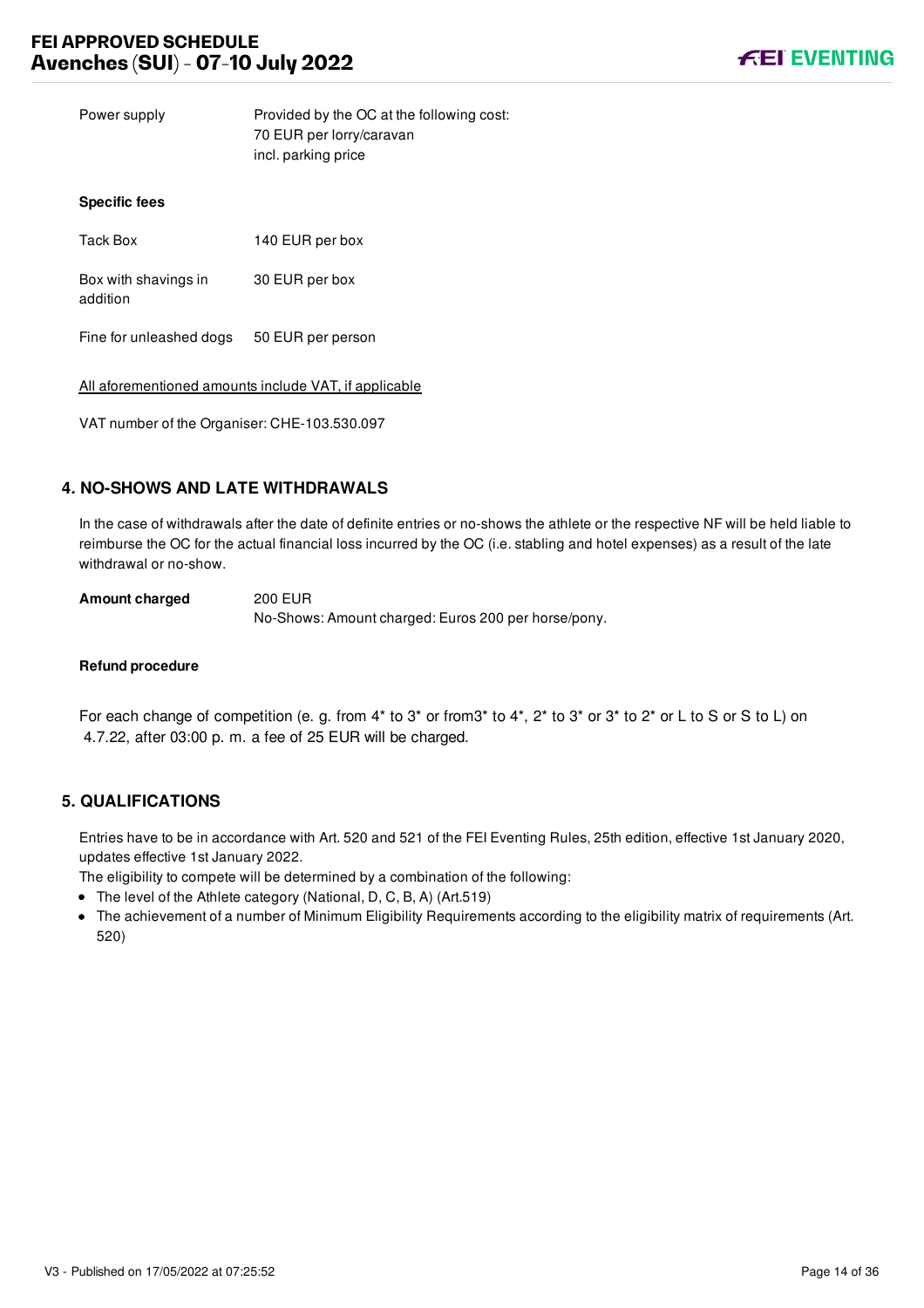# <span id="page-15-0"></span>**VIII. TIMETABLE**

| <b>CCIO4*-NC-S</b>                                     | Day       | <b>Date</b> | <b>Time</b>   |
|--------------------------------------------------------|-----------|-------------|---------------|
| Vet examination on arrival                             | Wednesday | 06/07/2022  | 12:00 - 18:00 |
| <b>Opening of stables</b>                              | Wednesday | 06/07/2022  | 12:00 - 18:00 |
| <b>Declaration of starters</b>                         | Wednesday | 06/07/2022  | 14:00 - 16:00 |
| <b>Official course inspection</b>                      | Wednesday | 06/07/2022  | 15:00         |
| <b>Briefing for all competitors</b><br>See board       | Wednesday | 06/07/2022  | 18:00         |
| <b>Dressage Test - 1st Day</b><br><b>Grand Paddock</b> | Thursday  | 07/07/2022  | 13:30         |
| <b>Dressage Test - 2nd Day</b><br><b>Grand Paddock</b> | Friday    | 08/07/2022  | 13:30         |
| <b>Cross-Country Test</b>                              | Saturday  | 09/07/2022  | 12:45         |
| 2nd horse inspection                                   | Sunday    | 10/07/2022  | 08:50         |
| <b>Jumping Test</b>                                    | Sunday    | 10/07/2022  | 13:00         |
| Prize-giving                                           | Sunday    | 10/07/2022  | 15:00         |
|                                                        |           |             |               |
| CCI <sub>3</sub> <sup>*</sup> -L                       | Day       | <b>Date</b> | <b>Time</b>   |
| <b>Opening of stables</b>                              | Wednesday | 06/07/2022  | 12:00 - 18:00 |
| Vet examination on arrival                             | Wednesday | 06/07/2022  | 12:00 - 18:00 |
| <b>Official course inspection</b>                      | Wednesday | 06/07/2022  | 15:00         |
| <b>Briefing for all competitors</b><br>see board       | Wednesday | 06/07/2022  | 18:00         |
| <b>Declaration of starters</b>                         | Thursday  | 07/07/2022  | 14:00 - 16:00 |
| 1st horse inspection                                   | Thursday  | 07/07/2022  | 17:00         |
| <b>Dressage Test</b><br><b>Grand Paddock</b>           | Friday    | 08/07/2022  | 09:30         |
| <b>Cross-Country Test</b>                              | Saturday  | 09/07/2022  | 11:00         |
| 2nd horse inspection                                   | Sunday    | 10/07/2022  | 08:00         |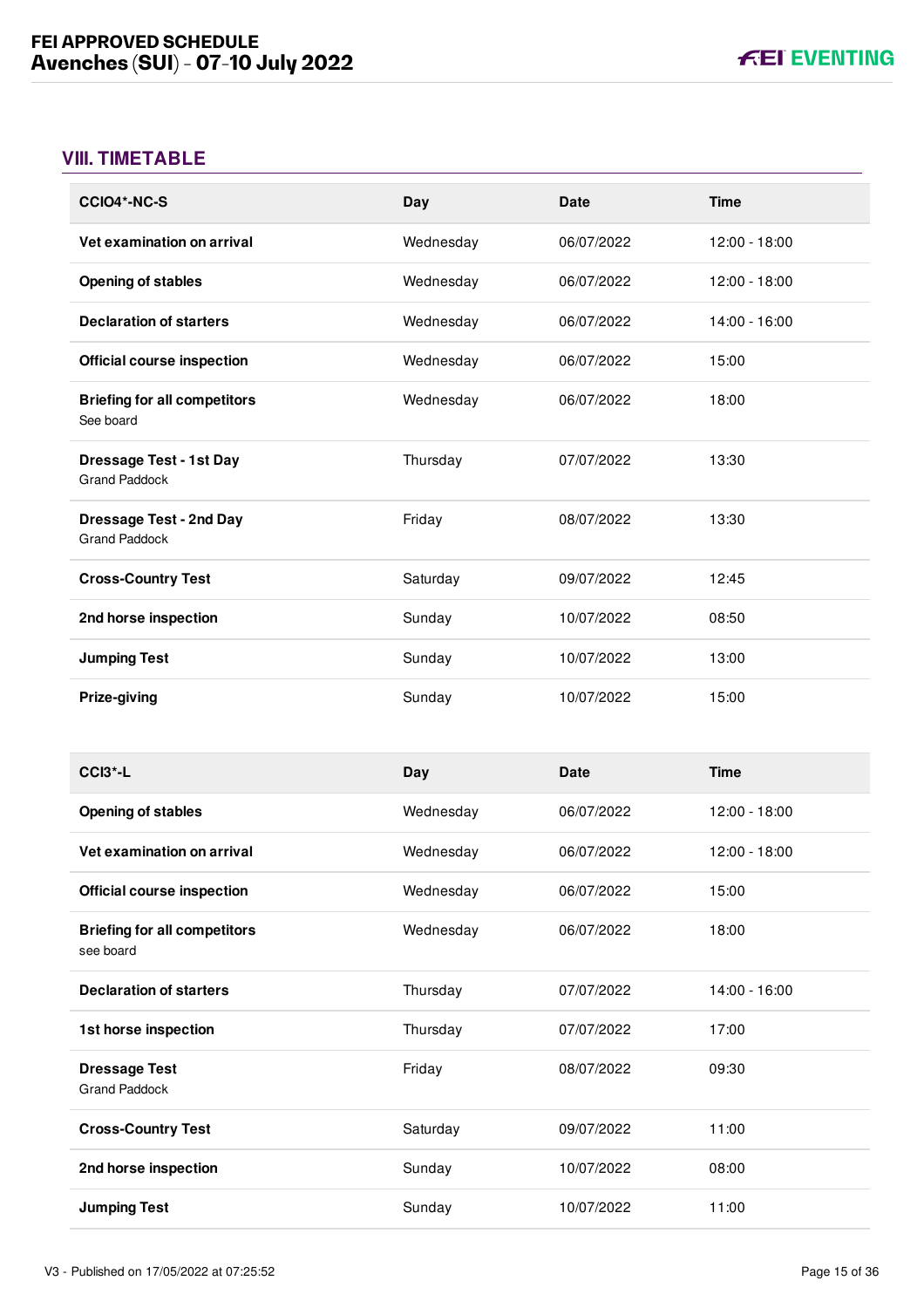| Prize-giving                                           | Sunday    | 10/07/2022  | 11:30         |
|--------------------------------------------------------|-----------|-------------|---------------|
| <b>CCI3*-S</b>                                         | Day       | <b>Date</b> | <b>Time</b>   |
| <b>Opening of stables</b>                              | Wednesday | 06/07/2022  | 12:00 - 18:00 |
| Vet examination on arrival                             | Wednesday | 06/07/2022  | 12:00 - 18:00 |
| <b>Declaration of starters</b>                         | Wednesday | 06/07/2022  | 14:00 - 16:00 |
| <b>Official course inspection</b>                      | Wednesday | 06/07/2022  | 15:00         |
| <b>Briefing for all competitors</b><br>see board       | Wednesday | 06/07/2022  | 18:00         |
| <b>Dressage Test - 1st Day</b><br><b>Grand Paddock</b> | Thursday  | 07/07/2022  | 08:30         |
| <b>Dressage Test - 2nd Day</b><br><b>Grand Paddock</b> | Friday    | 08/07/2022  | 08:30         |
| <b>Cross-Country Test</b><br>Hippodrome                | Saturday  | 09/07/2022  | 08:30         |
| 2nd horse inspection                                   | Sunday    | 10/07/2022  | 08:00         |
|                                                        |           |             |               |
| <b>Jumping Test</b>                                    | Sunday    | 10/07/2022  | 09:30         |
| Prize-giving                                           | Sunday    | 10/07/2022  | 12:00         |
| <b>CCI2*-S</b>                                         | Day       | <b>Date</b> | <b>Time</b>   |
| Vet examination on arrival                             | Wednesday | 06/07/2022  | 12:00 - 18:00 |
| <b>Opening of stables</b>                              | Wednesday | 06/07/2022  | 12:00 - 18:00 |
| <b>Official course inspection</b>                      | Wednesday | 06/07/2022  | 15:00         |
| <b>Briefing for all competitors</b><br>see board       | Wednesday | 06/07/2022  | 18:00         |
| <b>Declaration of starters</b>                         | Thursday  | 07/07/2022  | 14:00 - 16:00 |
| <b>Dressage Test</b><br>Dressage Ring                  | Friday    | 08/07/2022  | 09:00         |
| <b>Cross-Country Test</b>                              | Saturday  | 09/07/2022  | 16:00         |
| 2nd horse inspection                                   | Sunday    | 10/07/2022  | 09:00         |

**KEI EVENTING**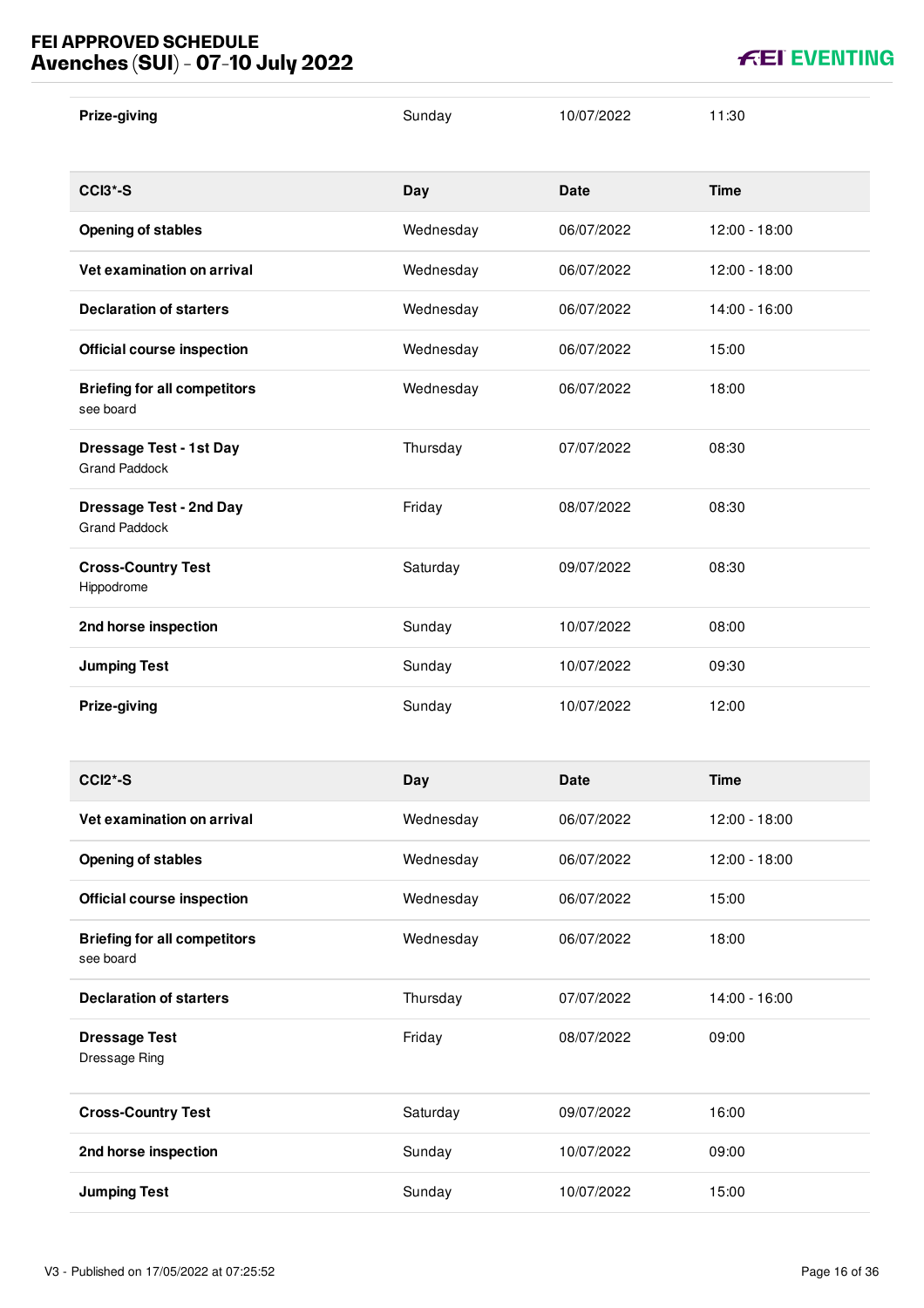# **Prize-giving** 10/07/2022 16:00

| <b>FEI EVENTING</b> |  |  |
|---------------------|--|--|
|                     |  |  |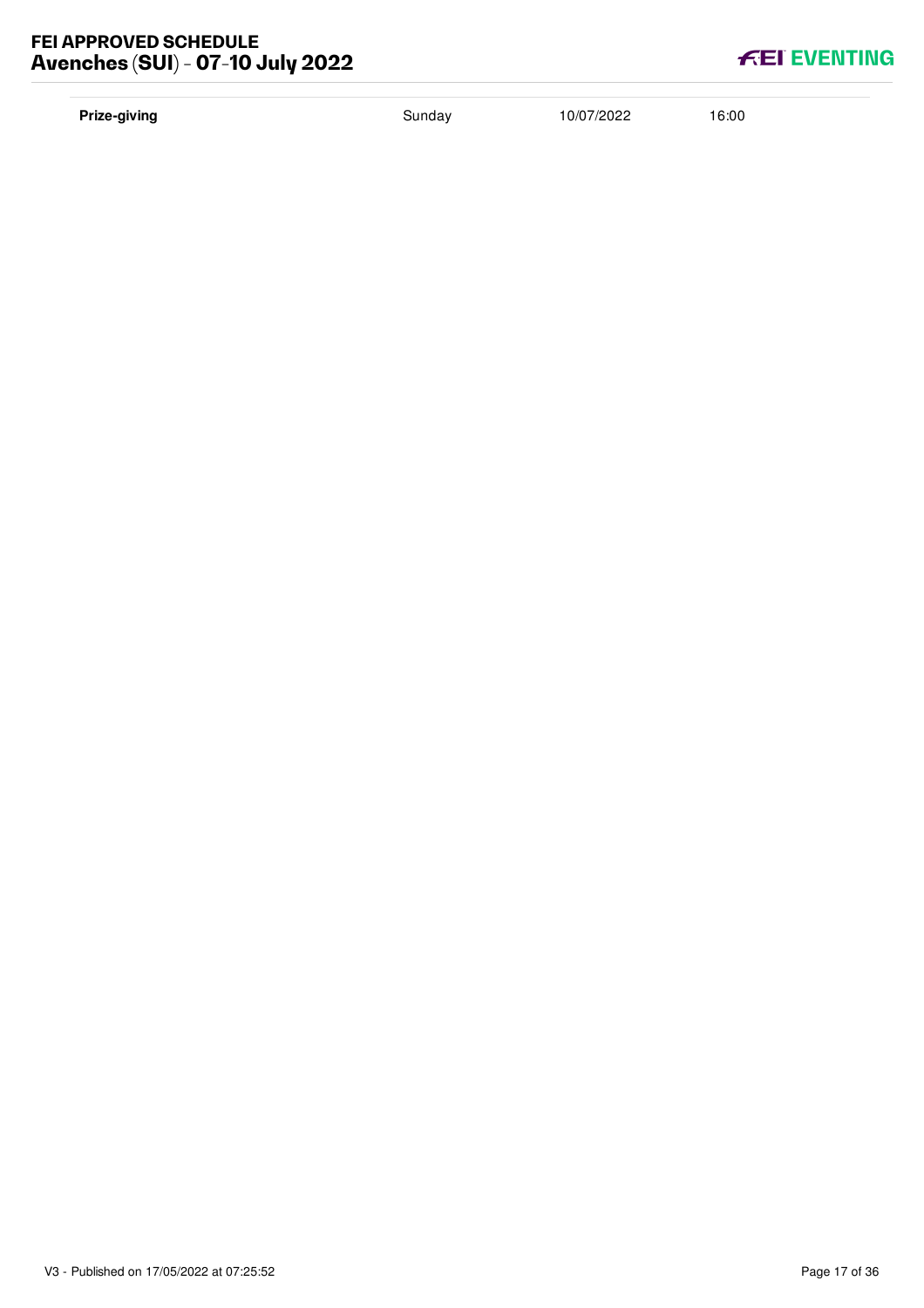## <span id="page-18-0"></span>**IX. COMPETITIONS**

**These competitions will be in accordance with the FEI Eventing Rules and its Annexes, 25th edition, effective 1st January 2020, updates effective 1st January 2022.**

## <span id="page-18-1"></span>**CCIO4\*-NC-S**

Nations Cup and Swiss Championship

#### **TECHNICAL CONDITIONS**

| <b>DRESSAGE TEST</b> | $CCl4*B$ |
|----------------------|----------|
| CCIO4*-NC-S          |          |

| <b>CROSS-COUNTRY</b><br><b>TEST</b> | Length:                 | 3420 - 3990 m |
|-------------------------------------|-------------------------|---------------|
| CCIO4*-NC-S                         | Speed:                  | $570$ m/min   |
|                                     | Number of efforts:      | $30 - 35$     |
| <b>JUMPING</b><br>CCIO4*-NC-S       | Distance:               | 600 m         |
|                                     | Speed:                  | $375$ m/min   |
|                                     | Max. number of efforts: | 15            |
|                                     | Number of obstacles:    | $11 - 12$     |

#### **PRIZE CLASSIFICATION**

| Total amount of prize money per | 6.000 EUR |
|---------------------------------|-----------|
| section:                        |           |

**1 prize per 4 athletes, minimum 5 prizes and** 

**1st prize not more than 1/3 of total prizemoney**

**Other details on prize money distribution**

-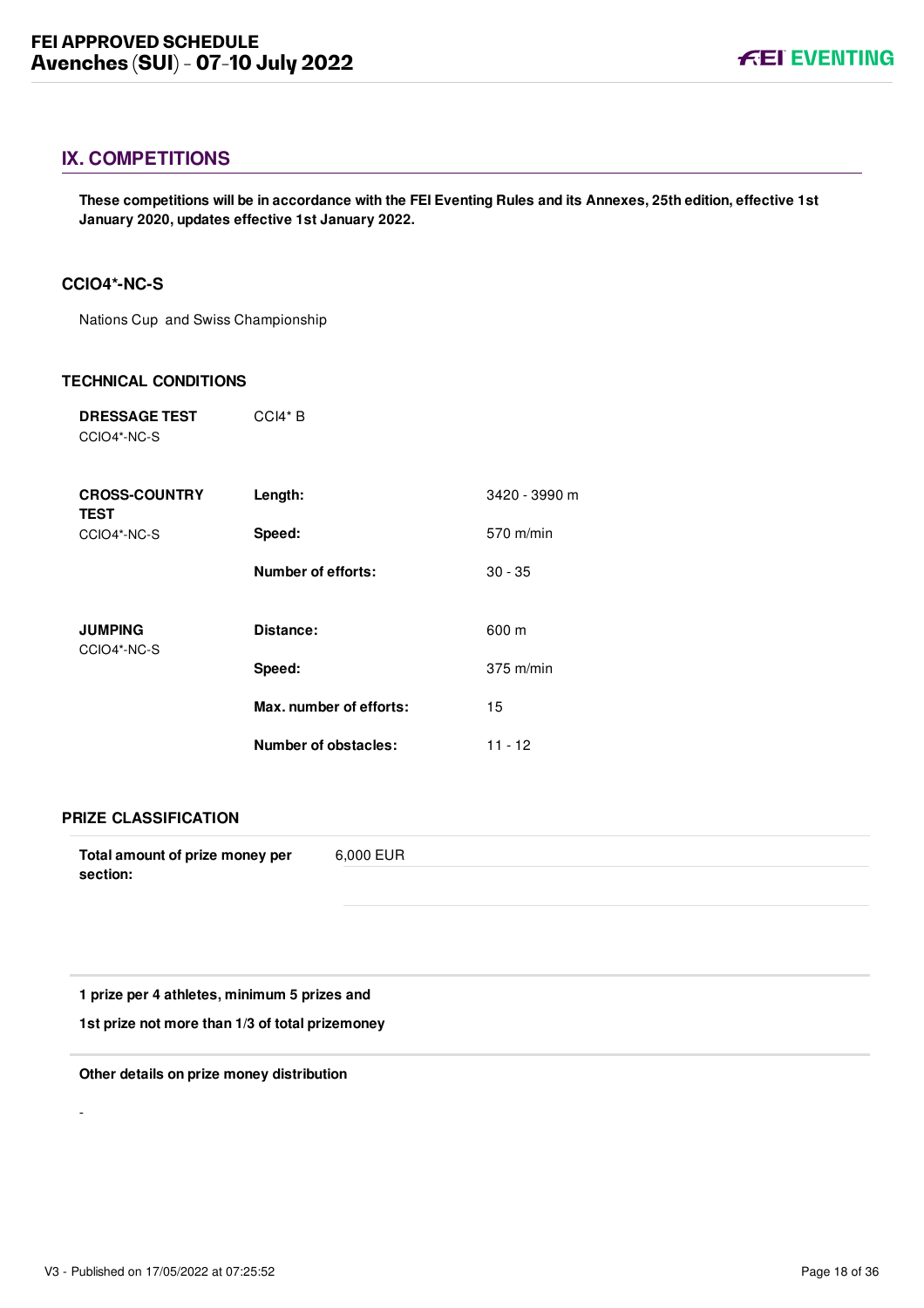## <span id="page-19-0"></span>**CCI3\*-L**

CCI3\*-L

### **TECHNICAL CONDITIONS**

| <b>DRESSAGE TEST</b> | $CCI3*B$ |
|----------------------|----------|
| CCI3*-L              |          |

| <b>CROSS-COUNTRY</b><br><b>TEST</b> | Length:                     | 4400 - 5500 m |
|-------------------------------------|-----------------------------|---------------|
| CCI <sub>3</sub> <sup>*</sup> -L    | Speed:                      | 550 m/min     |
|                                     | <b>Number of efforts:</b>   | $30 - 35$     |
| <b>JUMPING</b><br>$CCI3 - L$        | Distance:                   | 600 m         |
|                                     | Speed:                      | $350$ m/min   |
|                                     | Max. number of efforts:     | 14            |
|                                     | <b>Number of obstacles:</b> | $10 - 11$     |

#### **PRIZE CLASSIFICATION**

-

| Total amount of prize money per<br>section:      | 3.500 EUR |  |  |
|--------------------------------------------------|-----------|--|--|
| Breakdown per category / placing                 |           |  |  |
| (1 prize per 4 athletes, minimum 5 prizes and    |           |  |  |
| 1st prize not more than 1/3 of total prizemoney) |           |  |  |
|                                                  |           |  |  |

**Other details on prize money distribution**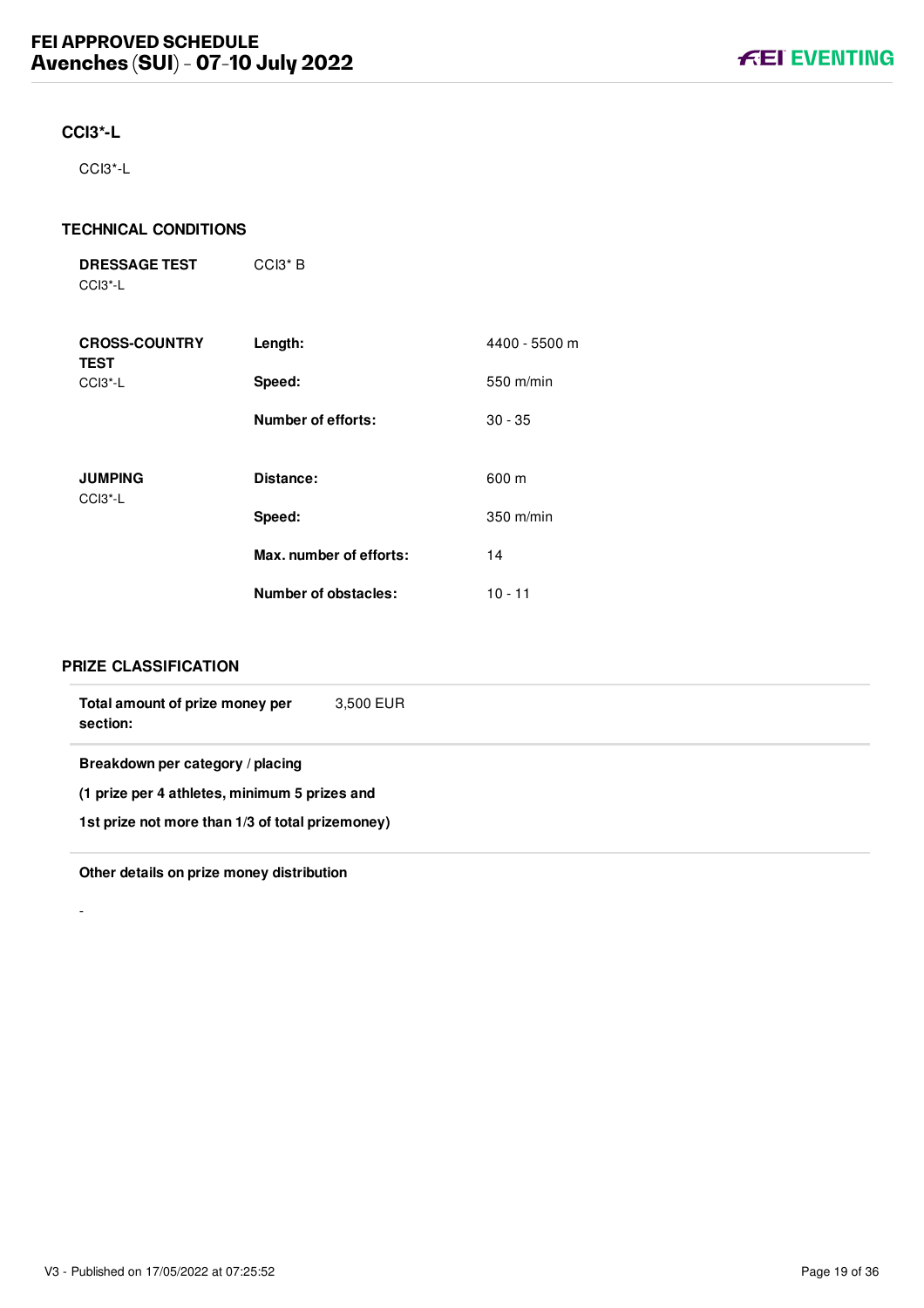## <span id="page-20-0"></span>**CCI3\*-S**

#### **TECHNICAL CONDITIONS**

**DRESSAGE TEST** CCI3\*-S

| <b>CROSS-COUNTRY</b><br><b>TEST</b>                | Length:                     | 3025 - 3575 m |
|----------------------------------------------------|-----------------------------|---------------|
| CCI <sub>3</sub> <sup>*</sup> -S                   | Speed:                      | 550 m/min     |
|                                                    | <b>Number of efforts:</b>   | $27 - 32$     |
| <b>JUMPING</b><br>CCI <sub>3</sub> <sup>*</sup> -S | Distance:                   | 600 m         |
|                                                    | Speed:                      | 350 m/min     |
|                                                    | Max. number of efforts:     | 14            |
|                                                    | <b>Number of obstacles:</b> | $10 - 11$     |

CCI3\* B

#### **PRIZE CLASSIFICATION**

-

| Total amount of prize money per<br>section:      | 3,000 EUR |  |  |
|--------------------------------------------------|-----------|--|--|
| Breakdown per category / placing                 |           |  |  |
| (1 prize per 4 athletes, minimum 5 prizes and    |           |  |  |
| 1st prize not more than 1/3 of total prizemoney) |           |  |  |
|                                                  |           |  |  |

**Other details on prize money distribution**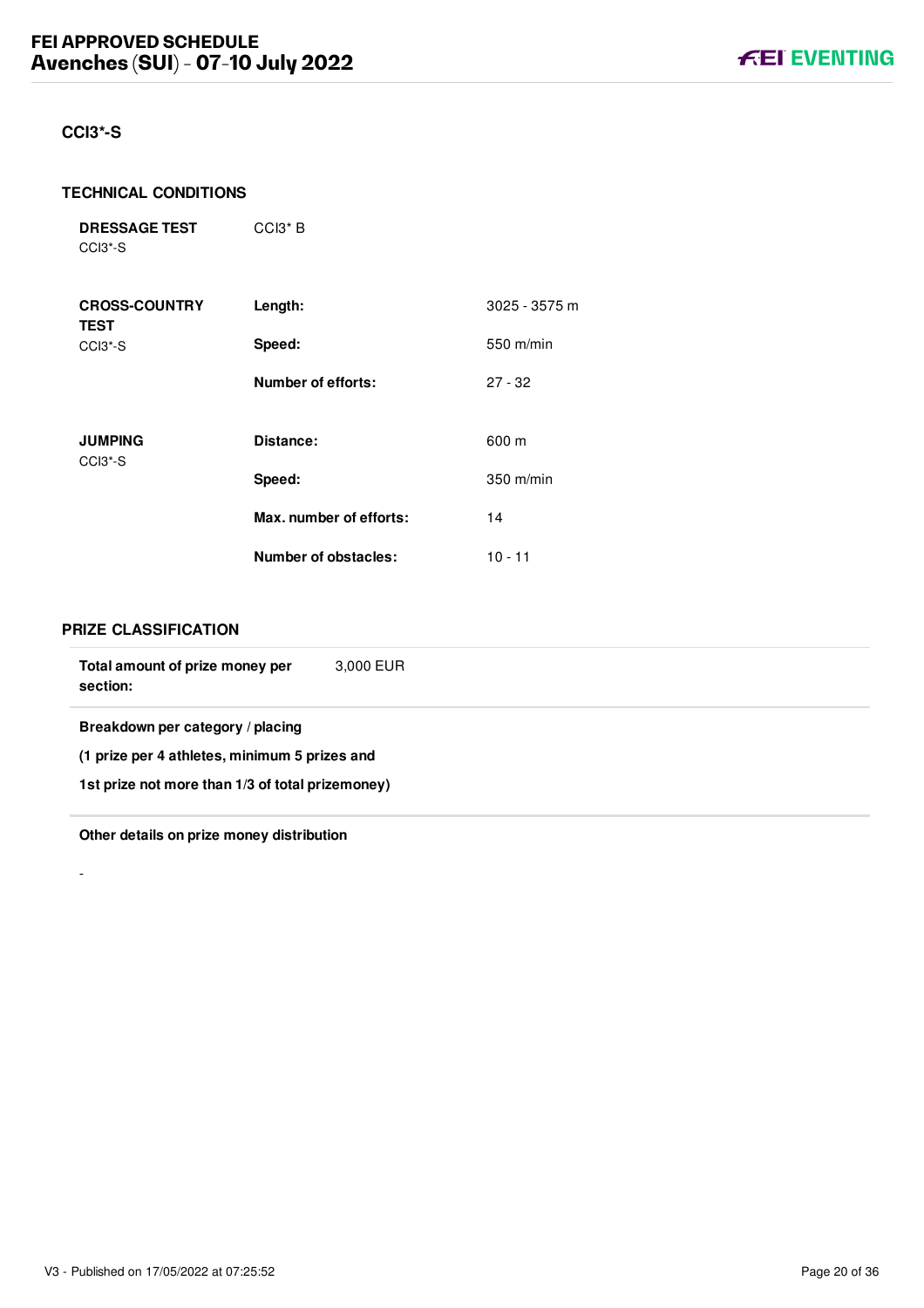### <span id="page-21-0"></span>**CCI2\*-S**

#### **TECHNICAL CONDITIONS**

**DRESSAGE TEST** CCI2\*-S

| <b>CROSS-COUNTRY</b><br><b>TEST</b> | Length:                     | 2600 - 3120 m |
|-------------------------------------|-----------------------------|---------------|
| $CCI2*-S$                           | Speed:                      | 520 m/min     |
|                                     | <b>Number of efforts:</b>   | $25 - 29$     |
| <b>JUMPING</b>                      | Distance:                   | 600 m         |
| CCI <sub>2</sub> <sup>*</sup> -S    | Speed:                      | $350$ m/min   |
|                                     | Max. number of efforts:     | 13            |
|                                     | <b>Number of obstacles:</b> | $10 - 11$     |

CCI2\* B

#### **PRIZE CLASSIFICATION**

-

| Total amount of prize money per<br>section:      | 2.500 EUR |  |  |
|--------------------------------------------------|-----------|--|--|
| Breakdown per category / placing                 |           |  |  |
| (1 prize per 4 athletes, minimum 5 prizes and    |           |  |  |
| 1st prize not more than 1/3 of total prizemoney) |           |  |  |
|                                                  |           |  |  |

**Other details on prize money distribution**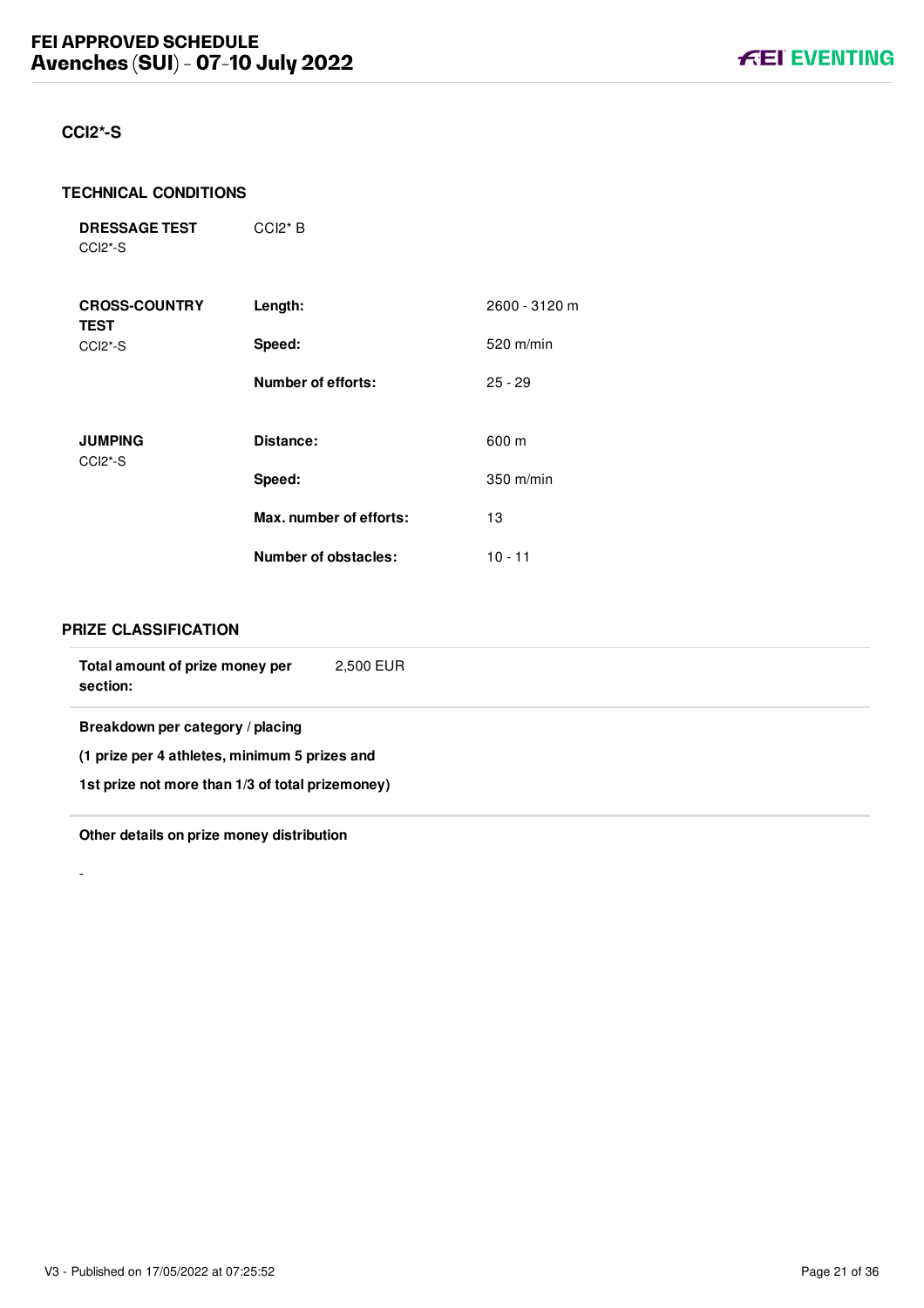

#### <span id="page-22-0"></span>**PRIZE MONEY SUMMARY**

| Category    |              | Amount        |
|-------------|--------------|---------------|
| CCIO4*-NC-S |              | 6,000.00 EUR  |
| $CCI3 - L$  |              | 3,500.00 EUR  |
| CCI3*-S     |              | 3,000.00 EUR  |
| $CCI2*-S$   |              | 2,500.00 EUR  |
|             | <b>Total</b> | 15,000.00 EUR |

#### **IMPORTANT**

**The total amount of prize money shown for each Competition in the schedule must be distributed. (FEI General Regulations articles 127 and 128)**

The value of the **1st prize must not exceed 1/3 of the total prize money** distributed for the competition. The minimum number of prizes offered for each competition must be allocated on the basis of one prize for every commenced four Athletes, with a minimum of five prizes.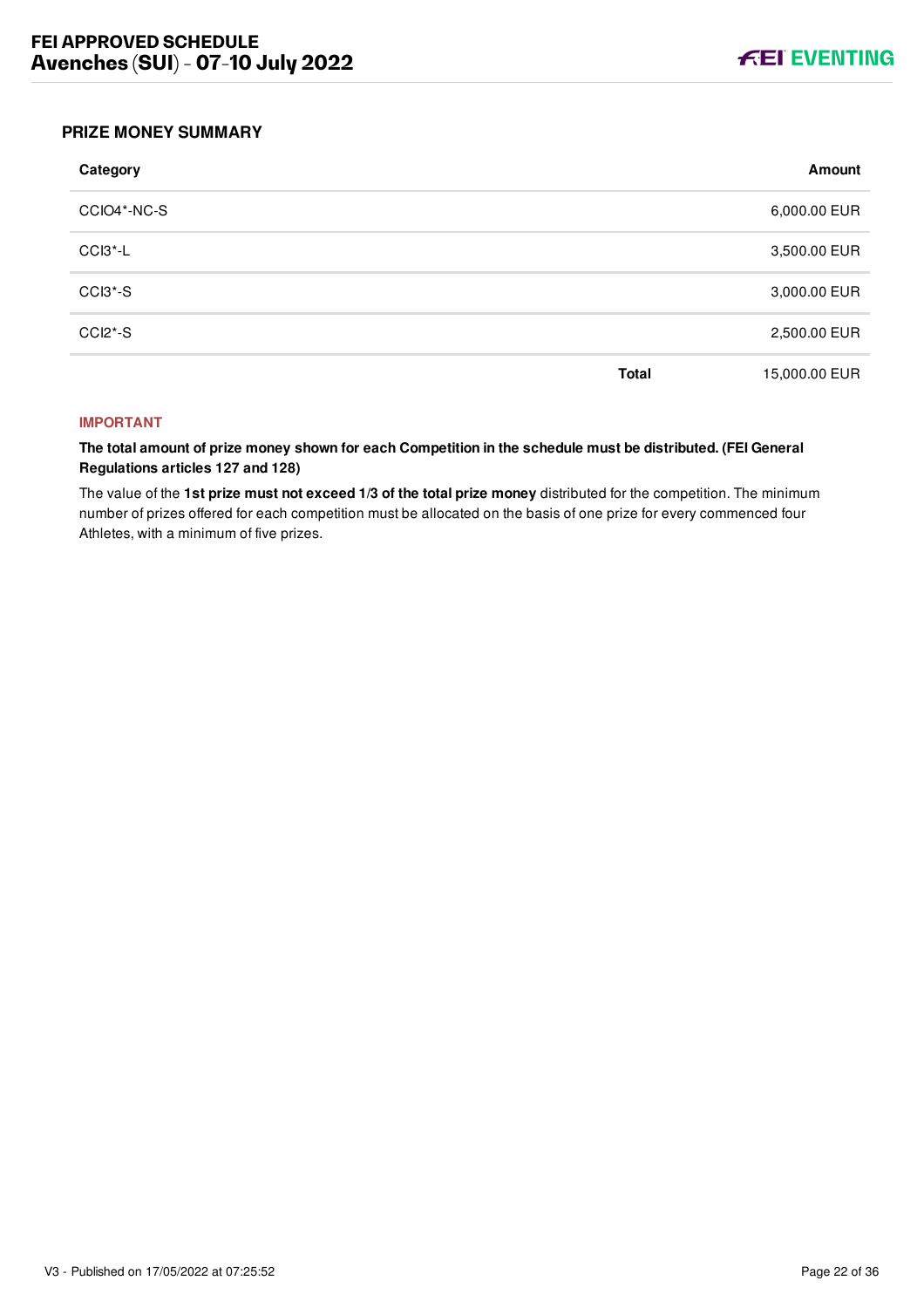# <span id="page-23-0"></span>**X. FACILITIES OFFERED**

#### <span id="page-23-1"></span>**1. ATHLETES**

#### **ACCOMMODATION**

-

## **MEALS**

-

## <span id="page-23-2"></span>**2. GROOMS**

### **ACCOMMODATION**

-

## **MEALS**

-

If applicable, Organiser must provide proper sanitary conditions. The showering facilities should be sufficient for both male and female grooms with hot and cold water. Shower facilities as well as restrooms should at all times be in a state of cleanliness.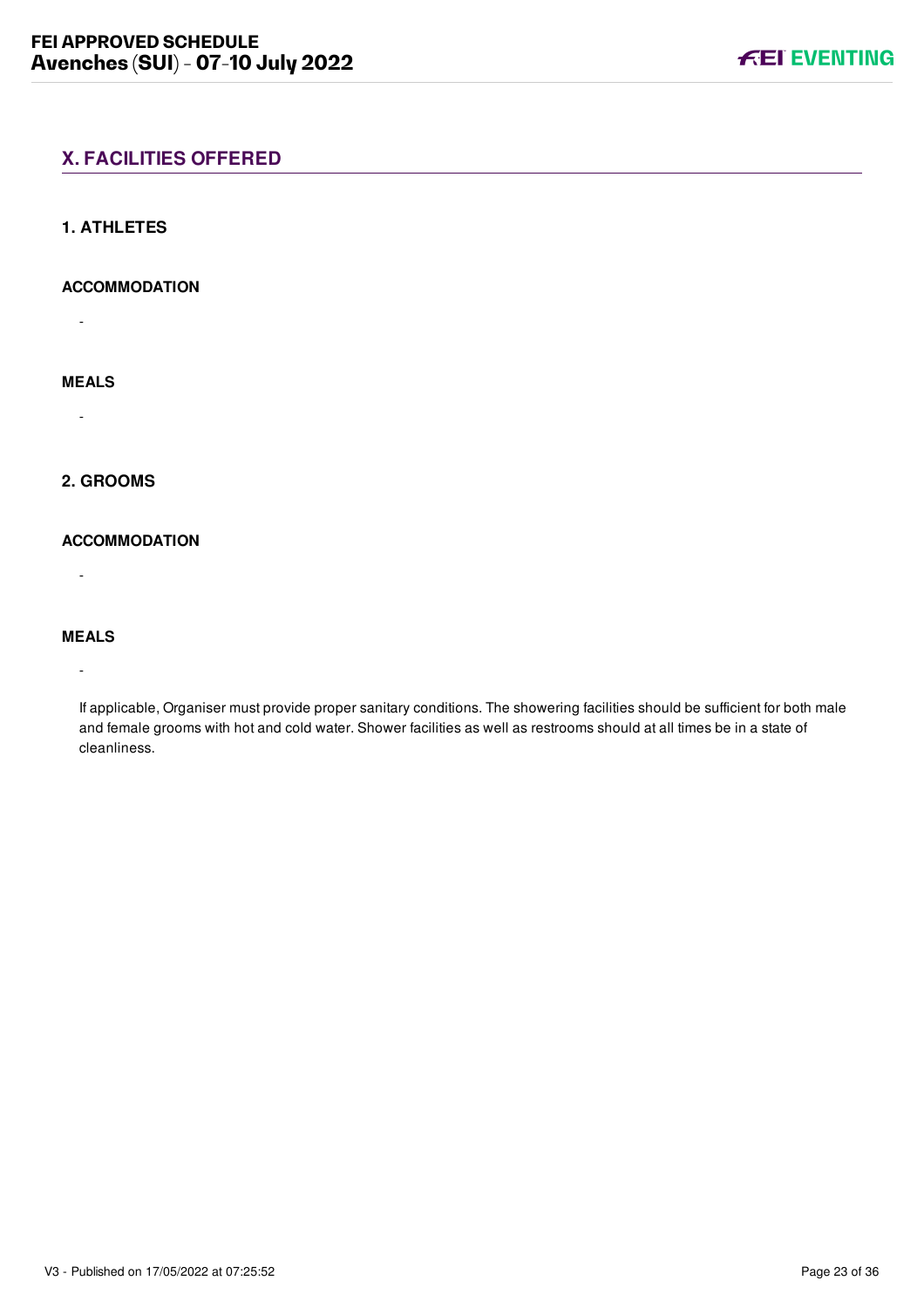# <span id="page-24-0"></span>**XI. LOGISTICAL, ADMINISTRATIVE AND TECHNICAL INFORMATION**

#### <span id="page-24-1"></span>**1. DRAWS**

| Draw name   | Dav       | <b>Date</b> | Time  | <b>Additional information</b> |
|-------------|-----------|-------------|-------|-------------------------------|
| Nations Cup | Wednesday | 06/07/2022  | 17:30 | Salle Vully                   |

# <span id="page-24-2"></span>**2. COMPETITION ARENAS**

|               | <b>Name</b>          | Width (m) | Length $(m)$ | Type of footing/ground |
|---------------|----------------------|-----------|--------------|------------------------|
| Dressage      | Dressage Ring        | 30        | 80           | Sand                   |
| Dressage      | <b>Grand Paddock</b> | 70        | 100          | Sand                   |
| Cross-country | Hippodrome           |           |              | Grass                  |
| Jumping       | <b>Grand Paddock</b> | 70        | 100          | Sand                   |

## <span id="page-24-3"></span>**3. PRACTICE ARENAS**

| Name                 | Width (m) | Length $(m)$ | Type of footing/ground |
|----------------------|-----------|--------------|------------------------|
| Paddock              | 40        | 80           | Sand                   |
| XC-Training          | 100       | 100          | Grass                  |
| Dressage and Jumping | 40        | 80           | Sand                   |

## <span id="page-24-4"></span>**4. STABLES**

Size of boxes **3.5** m x **3.5** m An adequate number of stables must be at least 4m x 3m to accommodate the larger Horses.

Tent or Fix

## <span id="page-24-5"></span>**5. SCORING/TIMING PROVIDER**

The FEI may require to be provided with real time results data feed of your event according to FEI requirements; in this case, you and your provider will be informed accordingly.

The Scoring and Timing of the Event will be performed by the following FEI Certified Provider: (The list of certified Service Providers is available here: [https://inside.fei.org/fei/your-role/it-services/it-providers/list\)](https://inside.fei.org/fei/your-role/it-services/it-providers/list)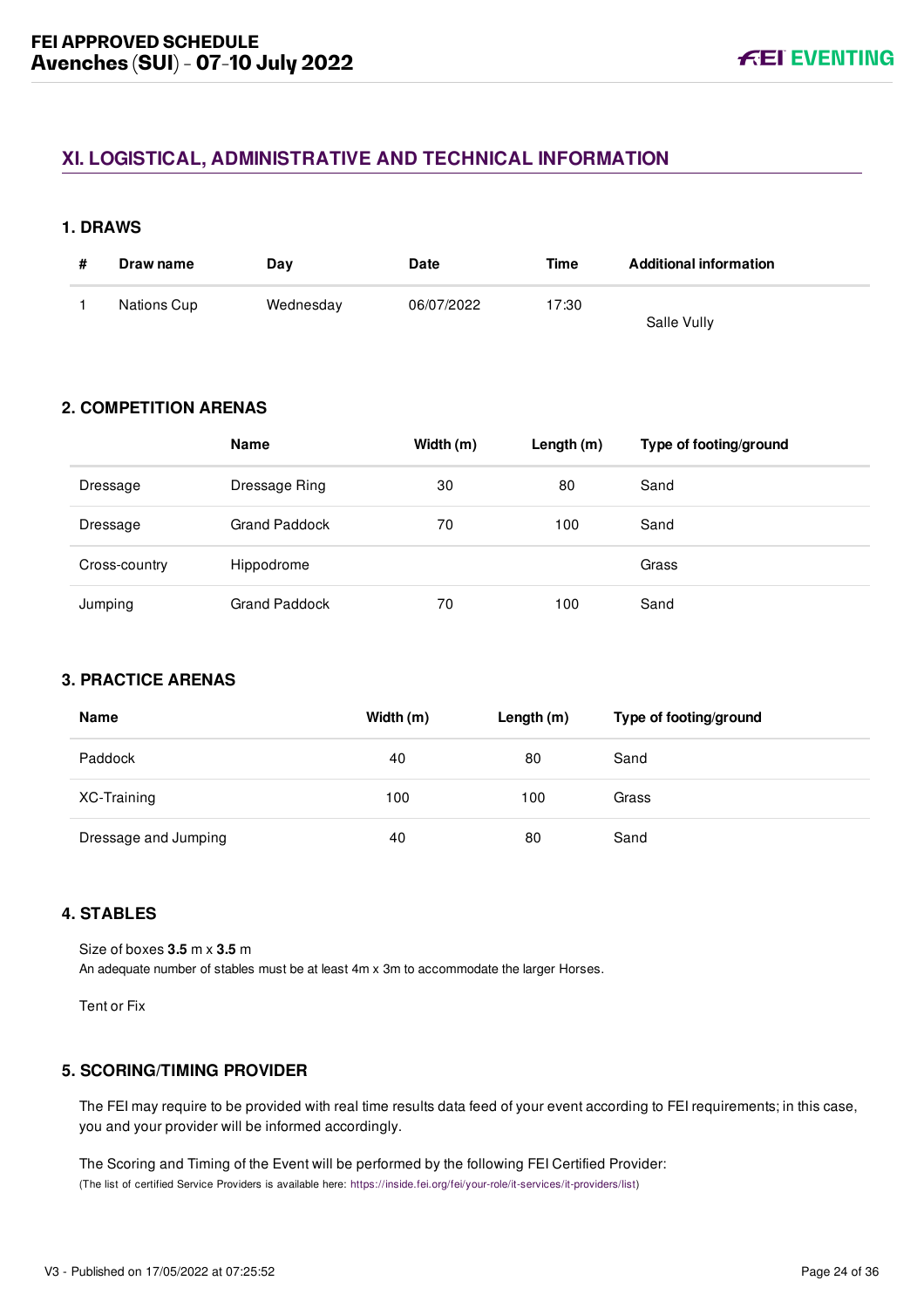

| Name of the company:                                | Rechenstelle GbR      |                       |
|-----------------------------------------------------|-----------------------|-----------------------|
| <b>FEI Certified Service Provider ID</b><br>number: | GU31Y202AKSCH         |                       |
| Contact person at event:                            | Name:                 | TeamJANSSEN-NOTHOFER  |
|                                                     | <b>FEI ID Number:</b> | 10242170              |
|                                                     | <b>Contact email:</b> | peter@rechenstelle.de |

## <span id="page-25-0"></span>**6. OTHER TECHNOLOGY/SERVICE PROVIDER(S)**

Will you use other technology/service provider(s) at your Event? **Yes**

| Name of company | <b>Contact person</b> | FEI ID   | <b>Contact email</b>      | <b>Activity / function</b> |
|-----------------|-----------------------|----------|---------------------------|----------------------------|
| Stefan Loosen   | Stefan LOOSEN         | 10086094 | Loosen@turnierservice.com | Other                      |

## <span id="page-25-1"></span>**7. PRIZE-GIVING CEREMONY**

The owner of the winning horse/pony is invited to the prize-giving ceremony: **Yes** The athletes required to present themselves for the prize-giving ceremony of each competition are: **the first 8 placed** Athletes riding their horses: **Yes**

## <span id="page-25-2"></span>**8. ADVERTISING ON ATHLETES AND HORSES**

At CI events, and all competitions except for the Nations Cup, athletes are authorised to carry the logo of their personal sponsor in accordance with article 541 of the FEI Eventing Rules.

The Chief Steward will check that the advertising on athletes and horses complies with these Articles.

#### <span id="page-25-3"></span>**9. TICKETING**

Are you selling tickets for spectators to attend your event? **No**

#### <span id="page-25-4"></span>**10. BETTING**

Betting will be authorised by the Organiser: **No**

## <span id="page-25-5"></span>**11. TRANSPORT REIMBURSEMENT HORSES/PONIES**

#### <span id="page-25-6"></span>**12. WELCOME**

The time and date of arrival of athletes, horses and their means of transport must be given to the Organiser in order to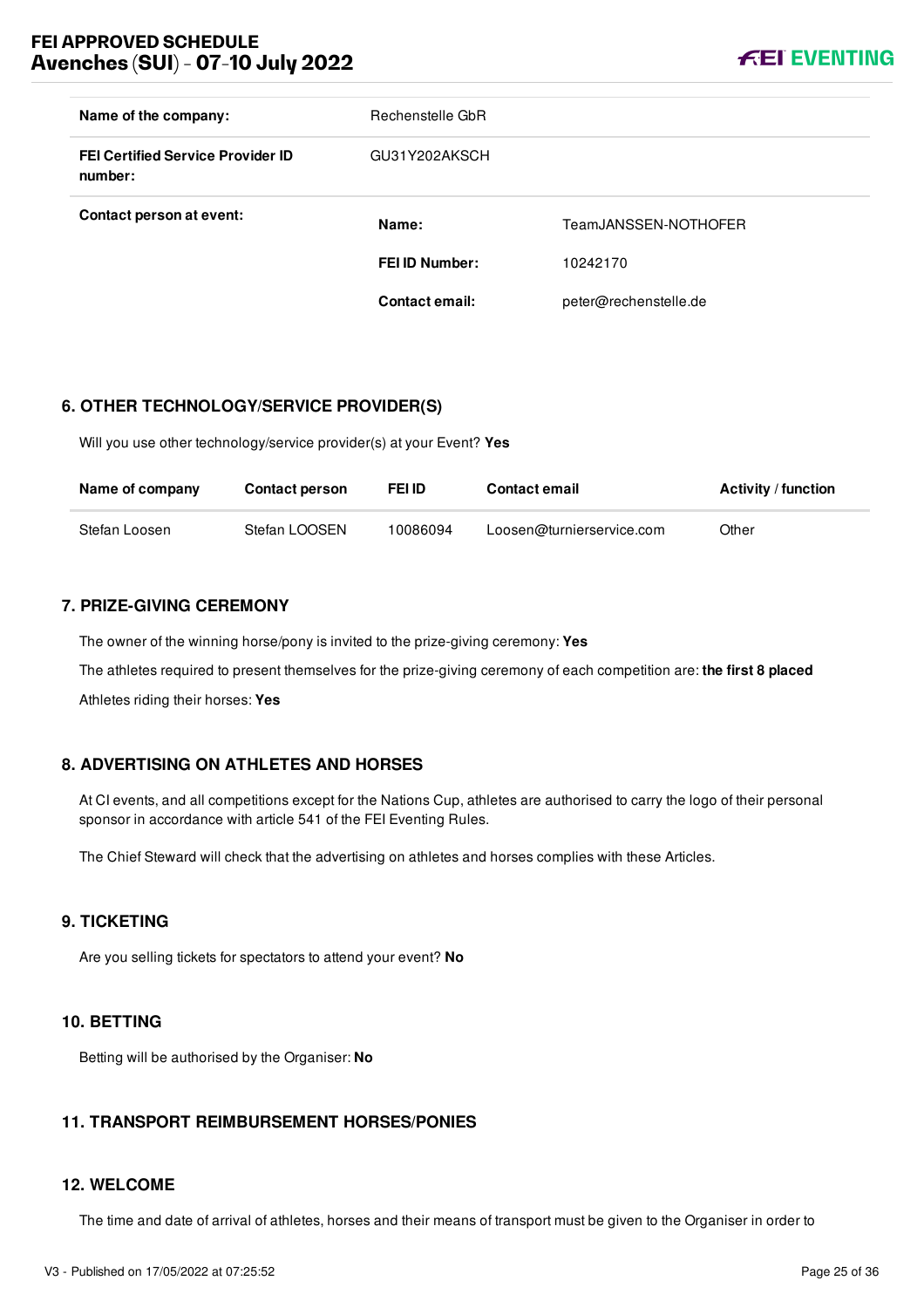facilitate their arrival.

Phone 004916090414021

#### <span id="page-26-0"></span>**13. LOCAL TRANSPORTATION & ARRANGEMENTS FROM HOTEL TO SHOWGROUNDS**

Walking distance: **Yes**

Organiser shuttle service available: **No**

Public transport available: **No public transport available**

## <span id="page-26-1"></span>**14. LORRY / CARAVAN FACILITIES**

Lorry or caravan can be parked close to the stables: **Yes**

#### <span id="page-26-2"></span>**15. SUSTAINABILITY**

Please consider the environment when organising an FEI Event. Please find useful information on FEI Sustainability here: <http://inside.fei.org/fei/your-role/organisers/handbook>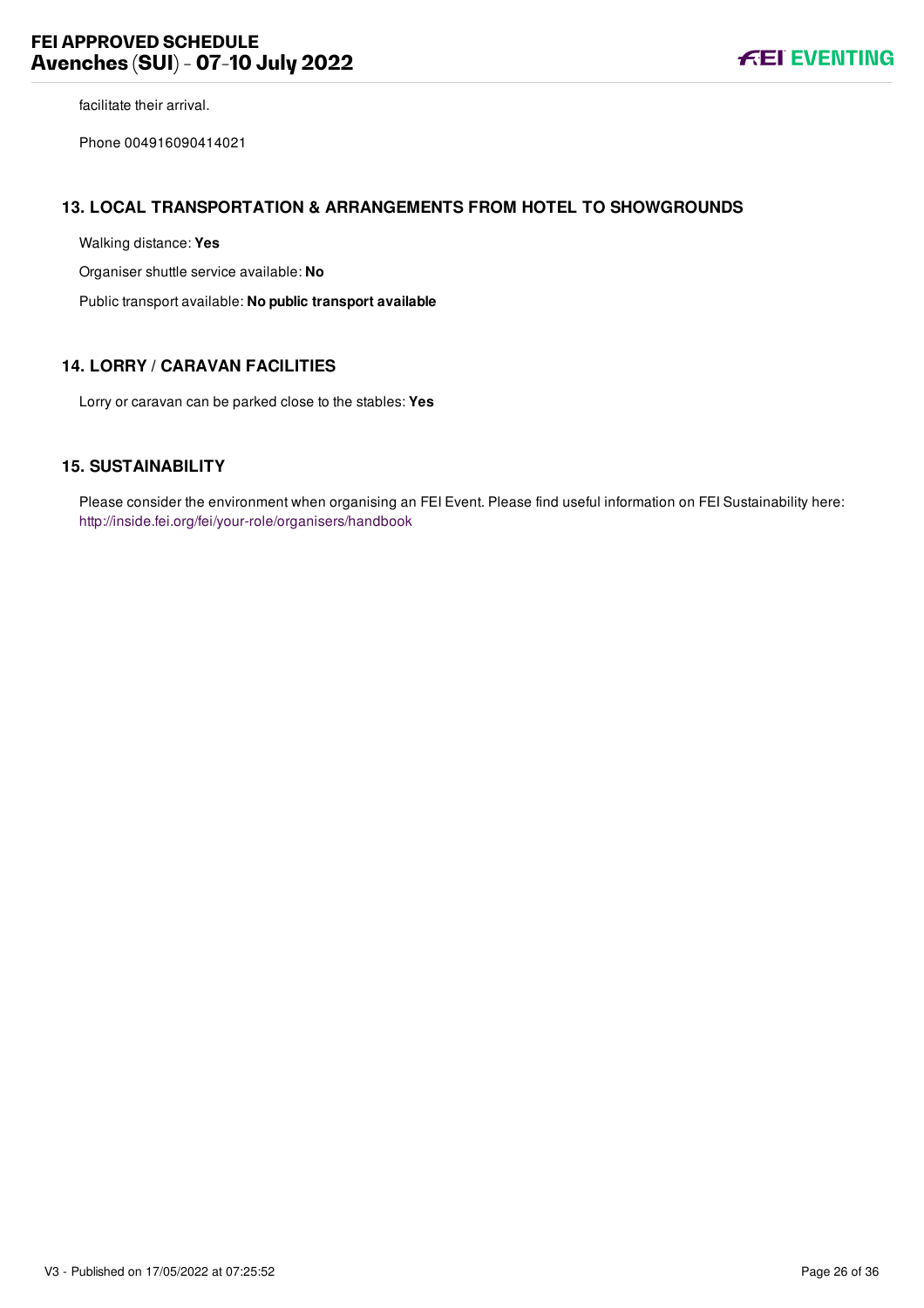# <span id="page-27-0"></span>**XII. VETERINARY MATTERS**

#### <span id="page-27-1"></span>**1. CUSTOMS FORMALITIES**

| Contact details for Customs Formalities: |                                                                                                                                                                           |
|------------------------------------------|---------------------------------------------------------------------------------------------------------------------------------------------------------------------------|
| Name:                                    | Rhenus - Brändlin                                                                                                                                                         |
| Address:                                 | <b>Basel Switzerland</b>                                                                                                                                                  |
| Phone:                                   | +41613781962                                                                                                                                                              |
| Fax:                                     |                                                                                                                                                                           |
| Email:                                   | pferdeverzollung@ch.rhenus.com                                                                                                                                            |
| <b>Opening hours:</b>                    |                                                                                                                                                                           |
|                                          | Horses are subject to the usual customs formalities (ATA document).                                                                                                       |
|                                          | All horses travelling to Switzerland must be declared at their respective Chamber of Commerce.                                                                            |
|                                          | For questions pertaining to the veterinary and animal diseases legislation for horses from abroad and regarding the<br>horses' transportation, the OC is ready to assist: |

Danièle Vogg, +49 904 140 21

Customs and veterinary fees will not be taken.

## <span id="page-27-2"></span>**2. HEALTH REQUIREMENTS**

#### **GENERAL**

In accordance with the FEI Code of Conduct for the Welfare of the Horse it is imperative that all Horses at FEI Events are physically fit and free from infectious disease before being allowed to compete.

#### **ENTRY OF HORSES**

#### **Required health tests and vaccinations**

All foreign horses: Coggins-Test within 30 days before the start of competition is mandatory; written negative results have to be presented at arrival of the horses

#### **Quarantine period**

-

-

**Specimen Import Licence applied**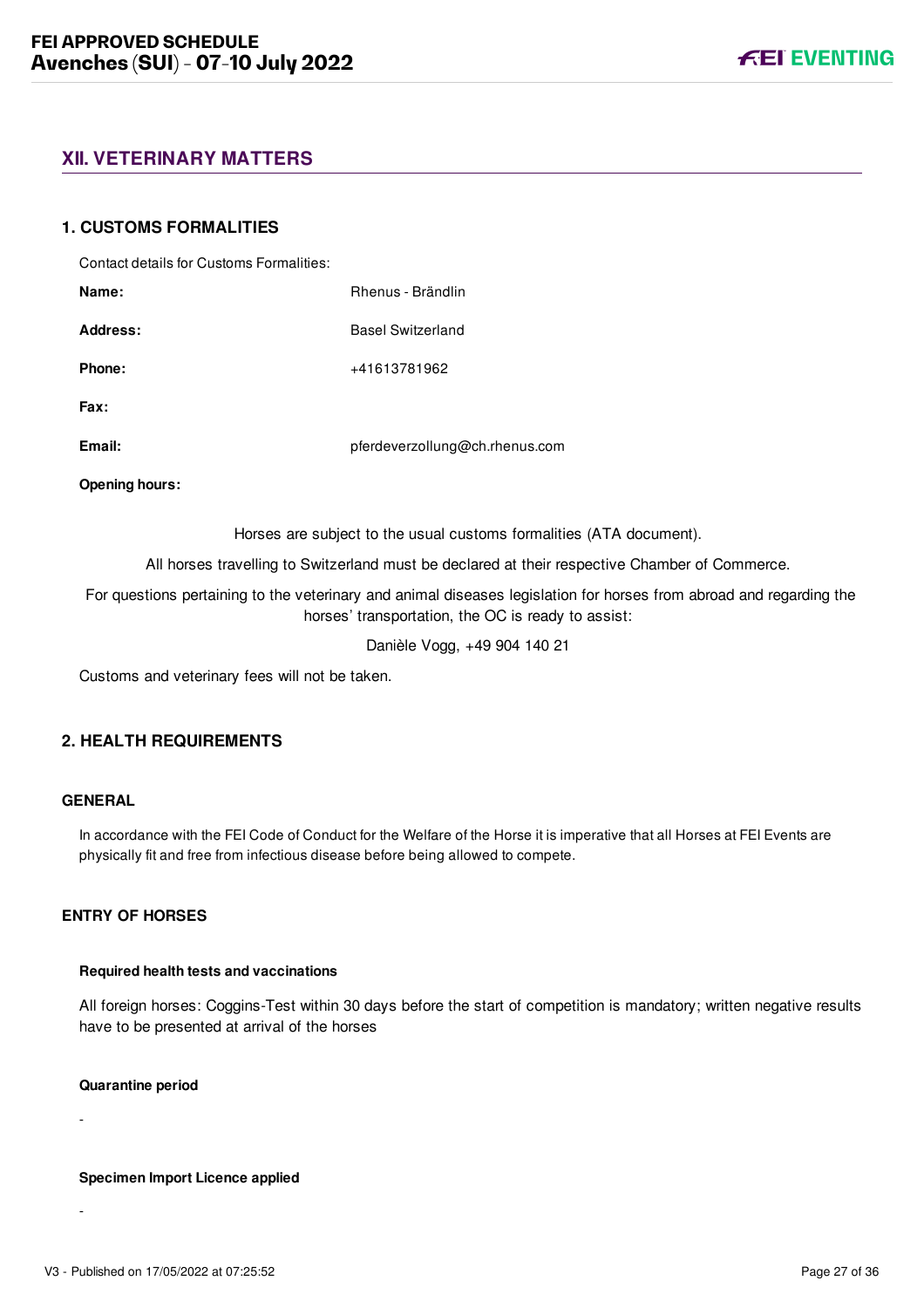### <span id="page-28-0"></span>**3. NATIONAL REQUIREMENTS**

#### <span id="page-28-1"></span>**4. PONIES**

-

FEI Veterinary Regulations, Chapter IX: For all Pony Events, Ponies must be available for Pony Measurement if requested by the FEI.

#### <span id="page-28-2"></span>**5. INJURY SURVEILLANCE**

FEI Veterinary Regulations Chapter VIII: Horses participating in FEI Events are subject to injury surveillance protocols; and in the event of fatality, a post mortem examination.

#### <span id="page-28-3"></span>**6. TRANSPORT OF HORSES**

Horses must be fit to travel and be transported in suitable vehicles for the transport of horses. Any government requirements for disease testing and control must be requested well in advance, to ensure that the horse is in compliance by the time of arrival at the border of the country where the Event is taking place. Athletes, or their representatives, have the responsibility to comply with national legislation in both their country of origin and the host nation of the Event. Where necessary athletes must contact local government authorities or veterinary advisors for information regarding animal health requirements and transport legislation. Within the European Union (EU), this includes EU Council Regulation (EC) No 1/2005 concerning the protection of animals during transport within the Member States of the EU.

## <span id="page-28-4"></span>**7. VENUE ARRIVAL INFORMATION & FITNESS TO COMPETE**

#### <span id="page-28-5"></span>**7.1 PASSPORTS (FEI GENERAL REGULATIONS ARTICLE 137)**

For all issues relating to FEI Horse Passports/FEI Recognition Cards please contact your National Federation.All Horses competing at FEI Events must be registered with the FEI.FEI Passports or FEI Recognition Cards (for those Horses with a national passport approved by the FEI) are compulsory for FEI Events.NB: Horses entered in CIMs and in CSIP in their country of residence are not required to have an FEI Passport or FEI Recognition Card but must be properly registered with the FEI and identifiable (GRs 137.2).Athletes who do not present a Horse's Passport and/or Recognition Card, or one that is not correctly validated or fail to meet other passport requirements will be subject to Sanctions in accordance with Annex VI of the FEI Veterinary Regulations and may not be allowed to compete.NB: for Horses permanently resident in a Member State of the European Union: all Horses must have a national EU passport in compliance with EU Regulations to which a FEI Recognition card is applied. The exception to this being Horses in possession of an FEI passport which has been continually revalidated without interruption.

#### <span id="page-28-6"></span>**7.2 VACCINATIONS - EQUINE INFLUENZA (FEI VETERINARY REGULATIONS ARTICLE 1003)**

Horses competing at FEI Events must comply with the requirements for Equine Influenza vaccination in accordance with the Veterinary Regulations and as summarised below.

| Vaccination       | Protocol                                             | <b>Eligibility to enter venue</b>            |
|-------------------|------------------------------------------------------|----------------------------------------------|
| Primary<br>course | 1st Vaccination: day 0<br>2nd Vaccination: day 21-92 | May compete 7 days after the 2nd Vaccination |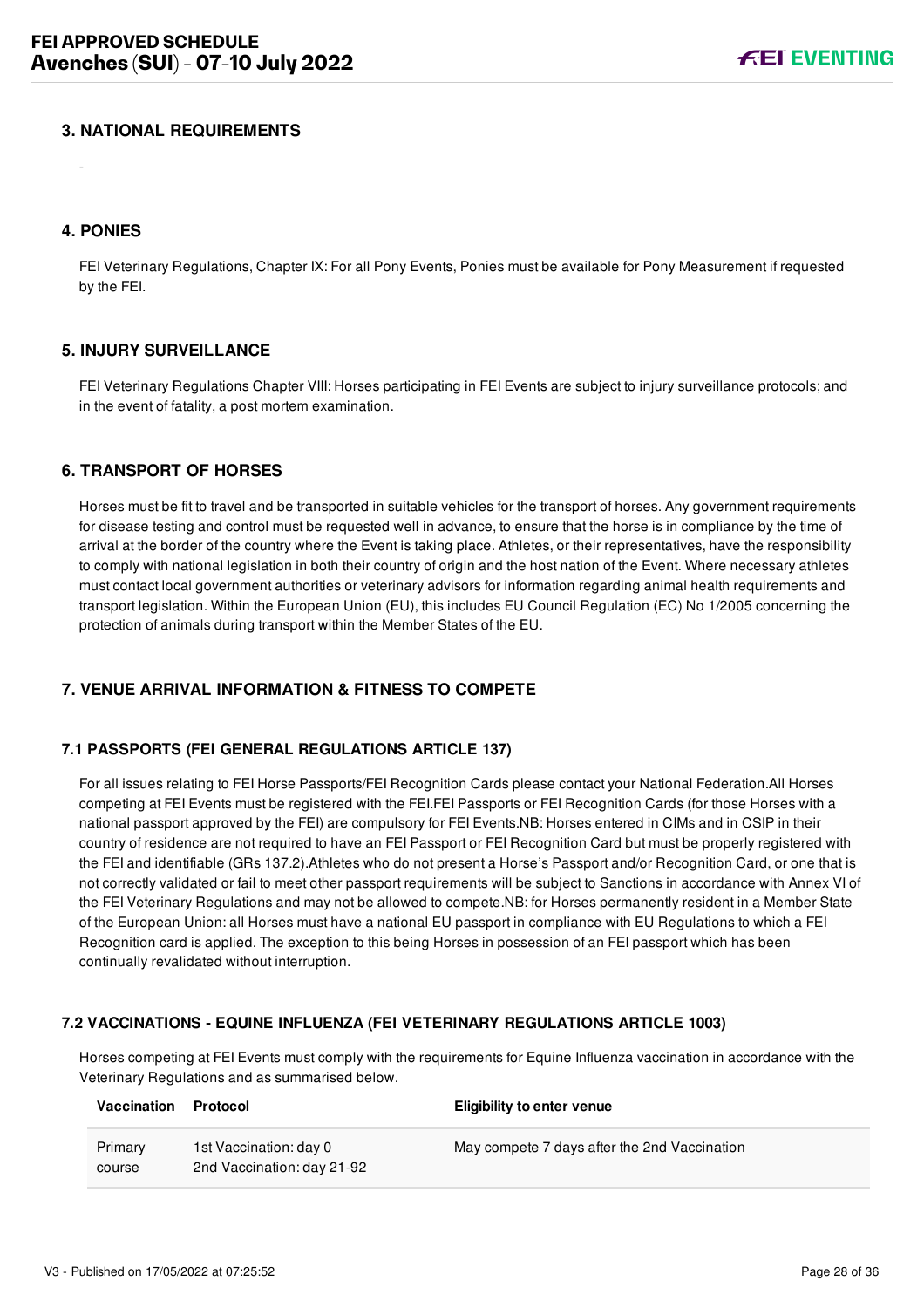

| Vaccination     | Protocol                                                                                                                                                                | <b>Eligibility to enter venue</b>                                                                                                                      |
|-----------------|-------------------------------------------------------------------------------------------------------------------------------------------------------------------------|--------------------------------------------------------------------------------------------------------------------------------------------------------|
| First booster   | Within 7 months of the 2nd<br>vaccination of the Primary Course                                                                                                         | May compete for 6 months $+21$ days after the 2nd vaccination of<br>the Primary Course<br>Must not compete in the 7 days after receiving a vaccination |
| <b>Boosters</b> | <b>MINIMUM:</b> within one year of previous<br>booster vaccination<br><b>IF COMPETING:</b> must be in the 6<br>months $+21$ days of the booster<br>previous vaccination | Must have been vaccinated within 6 months $+21$ days before<br>arriving at the Event Must not compete in the 7 days after<br>receiving a vaccination   |

All FEI registered Horses intending to compete at FEI Events (including CIMs) must be vaccinated against Equine Influenza in accordance with these VRs. The exception being if the applicable domestic legislation prevents the use of Equine Influenza vaccines within the relevant territory.

## <span id="page-29-0"></span>**7.3 EXAMINATION ON ARRIVAL (FEI VETERINARY REGULATIONS ARTICLE 1031)**

On arrival at an Event venue, all Horses must undergo an examination by a veterinarian to confirm their identification from their passport and micro-chip ID (where present), their vaccination status and general health. To protect all horses attending events, any Horse with a questionable health status concerning vaccination, disease or other concerns, must be stabled within the isolation facilities provided by the Organising Committee pending a decision on entering the venue. Persons Responsible must fulfil the Horse Health Requirements via the FEI HorseApp in advance of the event which will be checked at the Examination on Arrival.

### <span id="page-29-1"></span>**7.4 HORSE INSPECTIONS (FEI VETERINARY REGULATIONS ARTICLES 1034-1042)**

All Horses will be assessed for their fitness to compete during the Horse Inspection. Any Horse demonstrating questionable fitness may be referred to the Holding Box for further veterinary examination. Horses not deemed fit to compete by the Inspection Panel will not be permitted to compete.

#### <span id="page-29-2"></span>**7.5 LIMB SENSITIVITY EXAMINATION (FEI VETERINARY REGULATIONS ARTICLE 1048-1053)**

All Horses are subject to examination under the protocol for abnormal limb sensitivity throughout the period of an Event, including, but not limited to, between rounds and before the Jump Off. Horses may be examined once or on multiple occasions during the Period of an Event.Horses may be selected for examination under the protocol randomly or they may be targeted. All Horses selected to be tested must submit promptly to the examination or are subject to immediate disqualification. There is no obligation to examine any specific number of Horses at an Event.

# <span id="page-29-3"></span>**8. EQUINE ANTI-DOPING AND CONTROLLED MEDICATION PROGRAMME (EADCMP)**

#### <span id="page-29-4"></span>**8.1 SAMPLING (FEI VETERINARY REGULATIONS CHAPTER VII)**

All horses competing at FEI Events may be subject to sampling for the presence of Prohibited Substances in accordance with the Anti-Doping and Controlled Medication Regulations (EADCMRs). Horses may be selected for sampling in accordance with obligatory testing, targeted or random sampling procedures. Refer to FEI Financial Charges for details of fees relating to Equine and Human Anti-Doping program (EADCMP), which OCs/NFs have the right to charge to the athlete (applicable for all FEI events worldwide).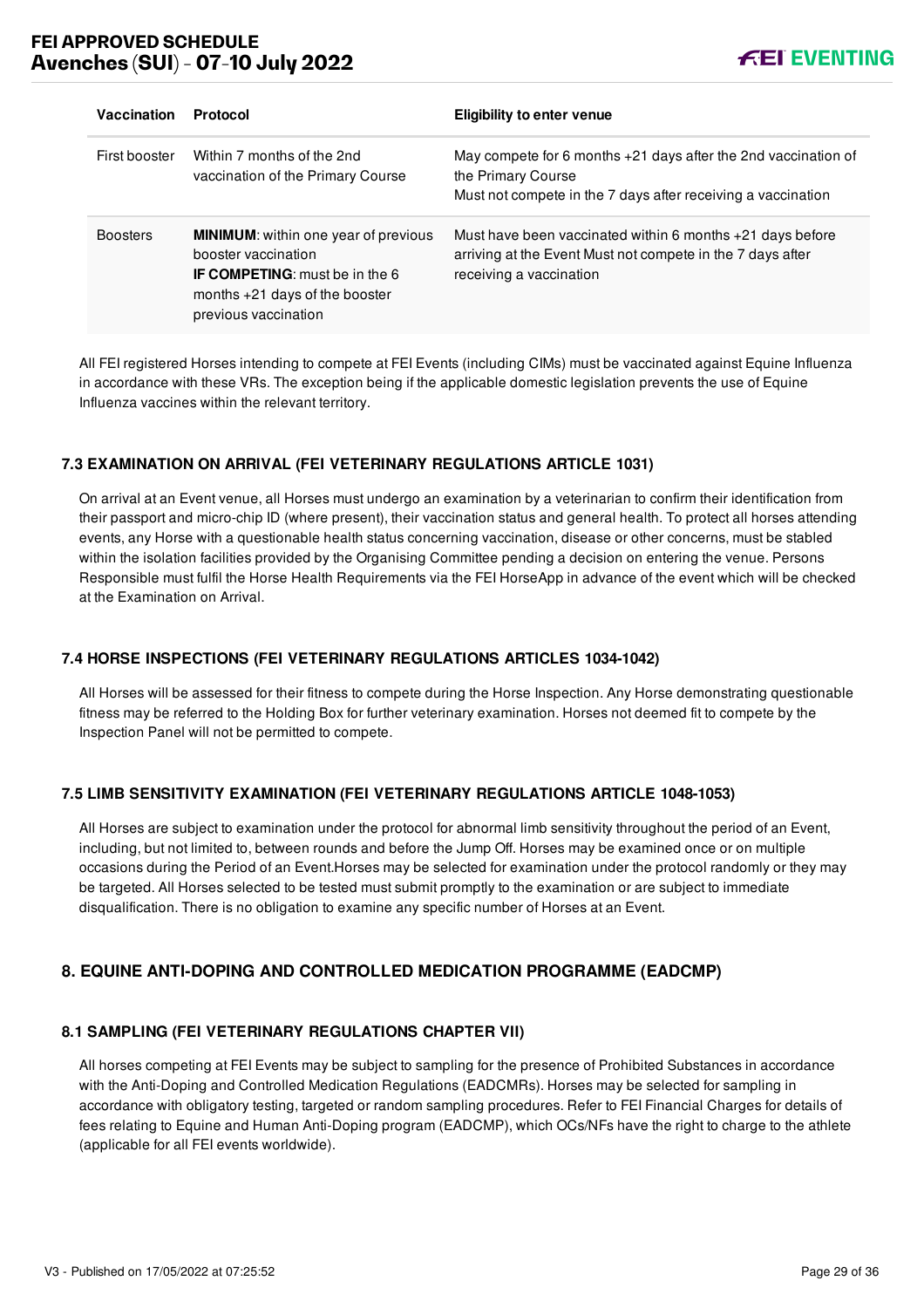# <span id="page-30-0"></span>**8.2 ELECTIVE TESTING (FEI VETERINARY REGULATIONS ARTICLES 1057 AND 1058)**

Elective Testing may be carried out prior to an Event to check for the presence of prohibited substances. Please refer to <https://inside.fei.org/fei/cleansport/horses>for information and details.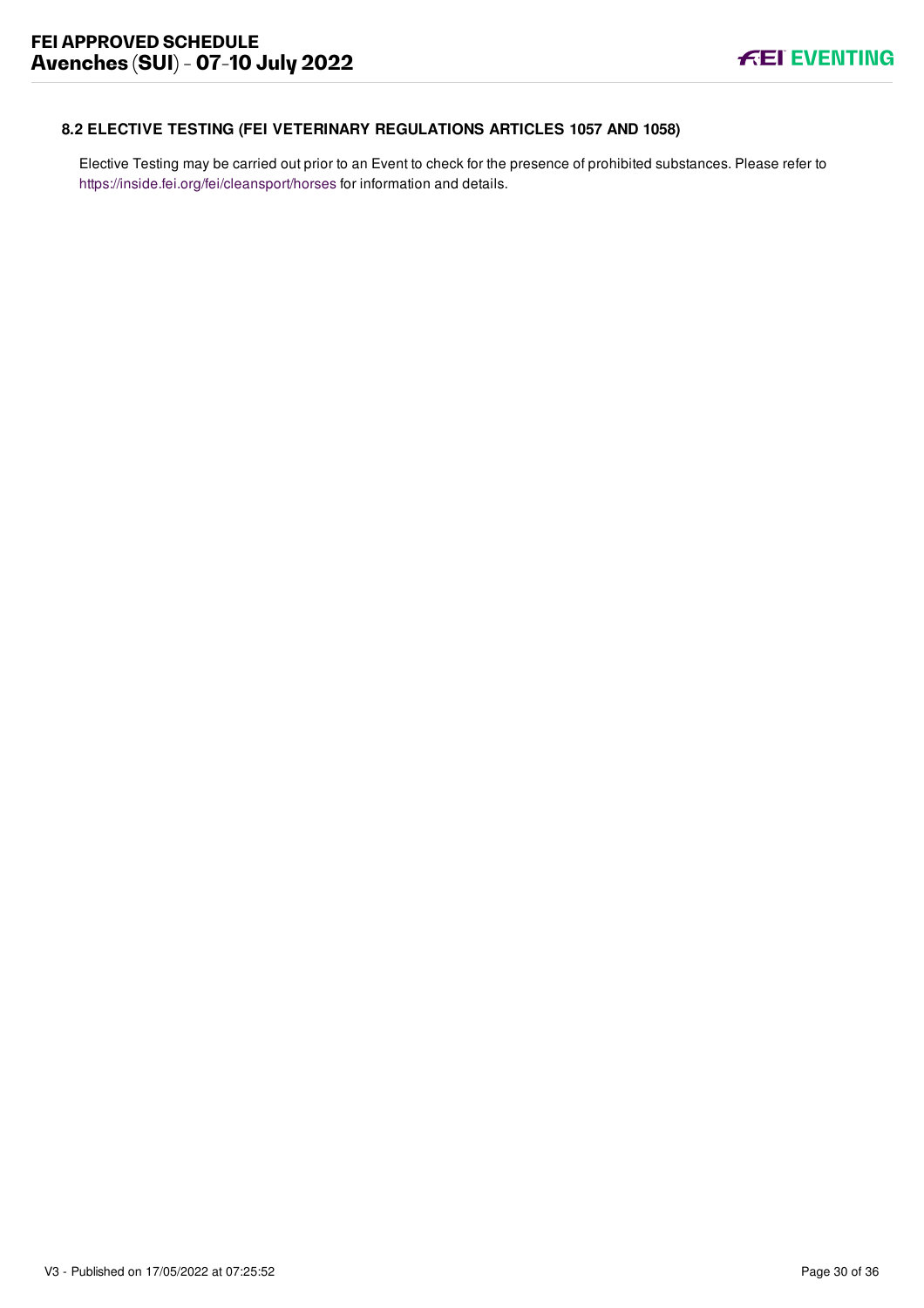# <span id="page-31-0"></span>**XIII. HUMAN ANTI-DOPING**

Athletes can be tested at any FEI Event, by the FEI or by other Anti-Doping Organisations with Testing jurisdiction. Organisers will have the responsibility to provide facilities and staff/volunteers to facilitate such Testing if requested by the FEI as outlined in article 22.3 of the FEIs' Anti-doping Rules for Human Athletes (ADRHA).

The ADRHA rules are published on the FEI's website at [http://inside.fei.org/content/anti-doping-rules.](http://inside.fei.org/content/anti-doping-rules)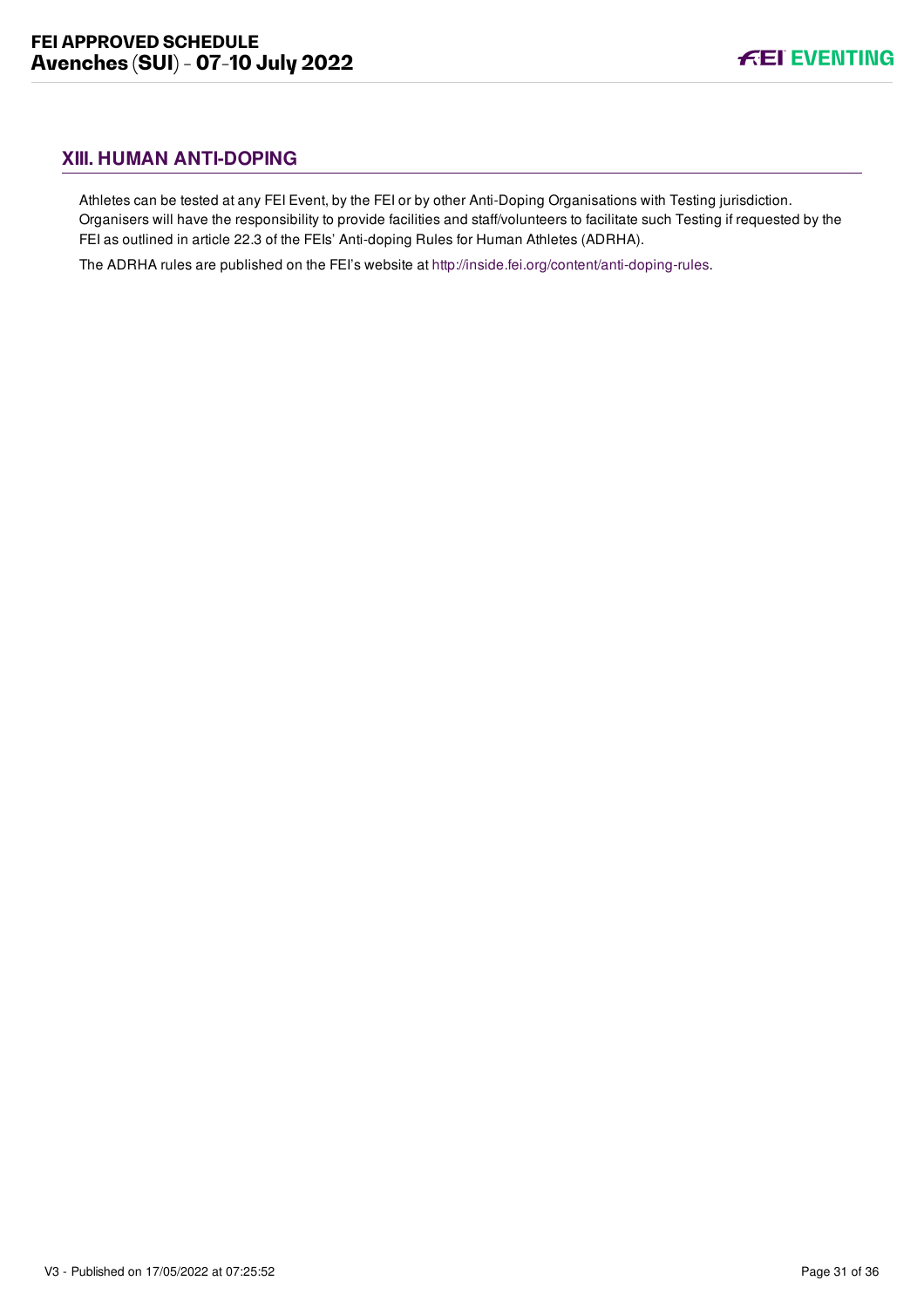# <span id="page-32-0"></span>**XIV. ADDITIONAL INFORMATION**

## <span id="page-32-1"></span>**1. THE FEI POLICY FOR ENHANCED COMPETITION SAFETY DURING THE COVID-19 PANDEMIC**

[The FEI Policy for Enhanced Competition Safety during the Covid-19 Pandemic \("Policy"\) \(https://inside.fei.org/fei/covid-](https://inside.fei.org/fei/covid-19/return-to-play/policy-tools)19/return-to-play/policy-tools) is mandatory and applies for any FEI Event taking place **as of 1 July 2020**. The Policy has been developed based on currently accepted best practices by the WHO and US Center for Disease Control (CDC) and will be continually reviewed and updated as more information becomes available. It is not intended to replace the applicable guidance and policies from domestic government and health authorities, but to supplement their recommendations with sport specific considerations.

The OC shall submit the risk assessment and mitigation plan (including name and contact details of the person in charge) to the FEI as an annex to the Event Schedule, **at the latest ten (10) working days before the event's deadline for Definite Entries**.

Events for which the FEI has not received the documented risk assessment and mitigation measures plan in accordance with article 2.1.g) of the Policy **will be removed from the FEI calendar** in accordance with Article 112.3 of the FEI General Regulations.

#### ASSUMPTION OF RISK / WAIVER OF LIABILITY

In consideration of being allowed to participate in the Event and related activities, all Participants (as defined in the Policy) acknowledge, appreciate, and agree that:

- 1. Participation includes possible exposure to and illness from infectious diseases including but not limited to COVID-19. While particular rules and personal discipline may reduce this risk, the risk of serious illness and death does exist; and,
- 2. The Participants knowingly and freely assume all such risks, both known and unknown, even if arising from the negligence of the OC or others, and assume full responsibility for their participation; and,
- 3. The Participants willingly agree to comply with the stated and customary terms and conditions for participation as regards protection against infectious diseases. If, however, a Participant observes any unusual or significant hazard during his/her presence or participation, the Participant will remove himself/herself from participation and bring such to the attention of the nearest official immediately; and,
- 4. The Participants, for themselves and on behalf of their heirs, assigns, personal representatives and next of kin, HEREBY RELEASE AND HOLD HARMLESS THE OC AND THE FEI, their officers, officials, agents, and/or employees, other participants, sponsoring agencies, sponsors, advertisers, and if applicable, owners and lessors of premises used to conduct the event ("RELEASEES"), WITH RESPECT TO ANY AND ALL ILLNESS, DISABILITY, DEATH, or loss or damage to person or property, WHETHER ARISING FROM THE NEGLIGENCE OF RELEASEES OR OTHERWISE, to the fullest extent permitted by law.

The Participants confirm to have read this release of liability and assumption of risk agreement, fully understand its terms, understand that they have given up substantial rights.

## <span id="page-32-2"></span>**2. MEDICAL INFORMATION FORM FOR ARMBANDS**

#### Declaration of medical condition

Athletes with medical conditions that may be relevant in the case of a medical emergency are responsible, at every Event when riding, for wearing a medical data carrier\* from a system provider able to communicate information at least in English. Alternatively (and at the minimum) a medical armband of good quality can be used. Athletes who chose to wear an armband [should download and fill the form available for this purpose on the FEI's website http://inside.fei.org/fei/your](http://inside.fei.org/fei/your-role/officials/eventing/forms)role/officials/eventing/forms.

*\* Medical data carrier (also called "medical identification tag"): small emblem or tag worn on a bracelet, neck chain, or on the clothing, intended to alert paramedics/physicians/ first responders that the wearer has an important medical condition.*

Conditions that are relevant include recent head injury, serious past injuries/surgery, chronic health problems such as diabetes, long-term medications and allergies. If in doubt, the athlete should discuss this with his own treating physician."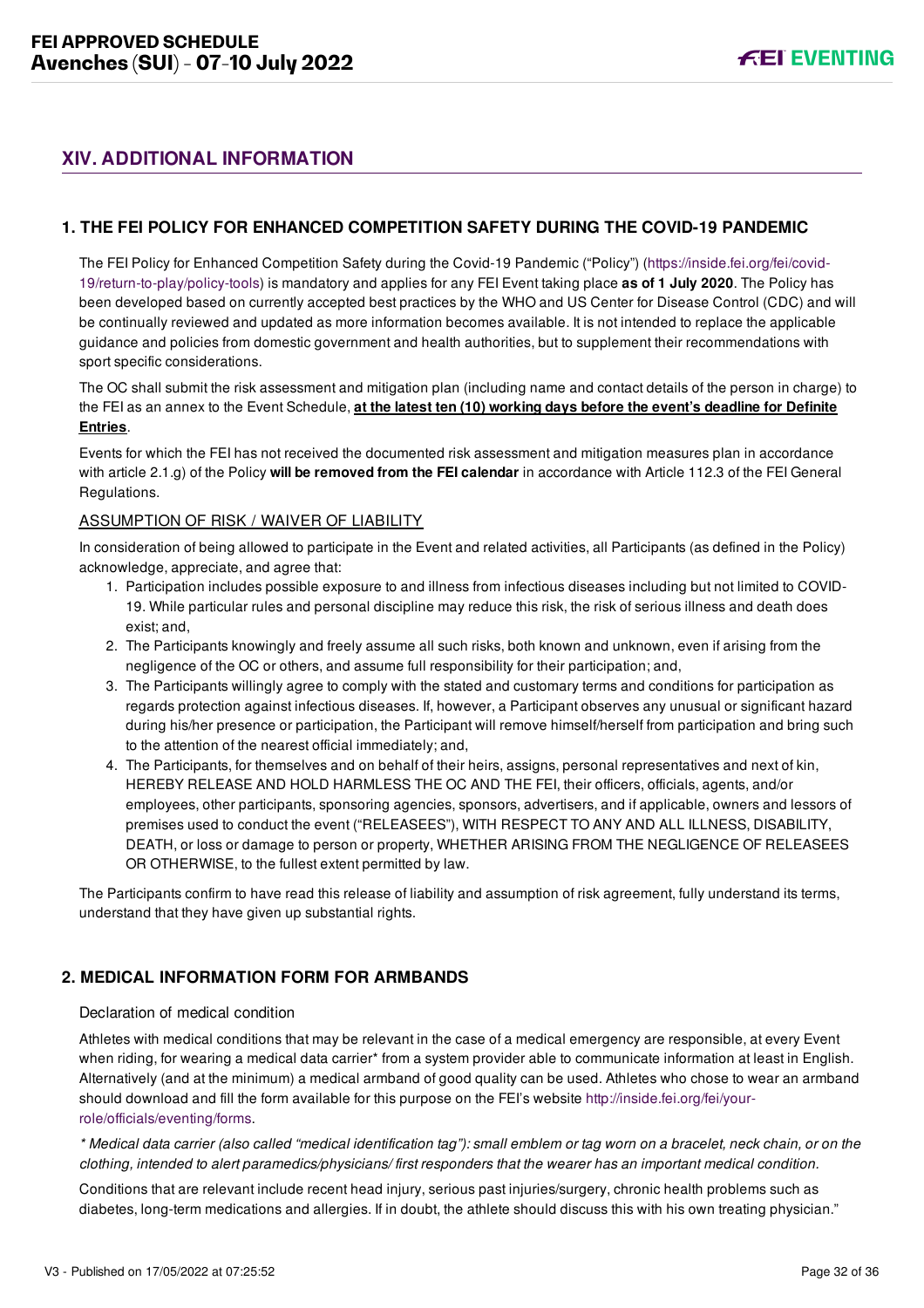## <span id="page-33-0"></span>**3. INSURANCES AND NATIONAL REQUIREMENTS**

Equestrian sports involve inherent dangerous risks. To the greatest extent permitted by law, the FEI and the FEI Event Organiser shall NOT be liable for any damages relating to loss of property or injury of any kind to Athletes, Owners, Support Personnel or Horses at or in connection with an FEI Event and the FEI expressly excludes all such liability.

### <span id="page-33-1"></span>**3.1 ATHLETES, OWNERS AND SUPPORT PERSONNEL**

#### **3.1.1 Personal accident and health insurance**

It is your responsibility as an Athlete/Owner/ Support Personnel to ensure that you have adequate personal accident insurance in place to cover your participation at FEI Events and in particular to insure against any personal injury or medical expenses arising from an accident, injury or illness which may occur at a FEI Event.

You should check with your National Federation to confirm if your National Federation's insurance policy (if any) covers personal accidents and/or illnesses, which may occur when you are attending at/participating in FEI Events.

If your National Federation does not have a personal accident/health insurance policy or if the National Federation's insurance policy does not cover personal accident or health claims, then you should obtain your own personal accident and health insurance policy to cover your attendance/participation at FEI Events.

#### **3.1.2 Press equipment**

Press equipment and other items left in the Press workroom, Press lockers, the Press Tribune or anywhere on the showgrounds are left entirely at the owner's risk. The Organising Committee does not accept any responsibility for any loss or damage to such equipment or items. Members of the Press are advised not to leave any equipment or personal items unattended.

#### **3.1.3 Personal property insurance**

You should also ensure that you are insured against property loss, theft or damage, which may occur at an FEI Event.

Again, the advice is to check with your National Federation to confirm if they have an insurance policy in place, which would cover you in case of such property loss, theft or damage. If not, then you should obtain your own personal property insurance to cover such situations.

#### <span id="page-33-2"></span>**3.2 ATHLETES AND OWNERS**

#### **3.2.1 Third party liability insurance**

As an Athlete/Owner you are personally responsible for damages to third parties caused by you, your employees, Support Personnel, your agents or your Horses. You are, therefore, strongly advised to take out third-party liability insurance providing full coverage in relation to FEI Events at home and abroad, and to keep the policy up to date.

The FEI and the Organiser will NOT be responsible for any damage caused to third parties by you, your employees, Support Personnel, your agents or your Horses.

#### **3.2.2 Additional liability information**

No additional information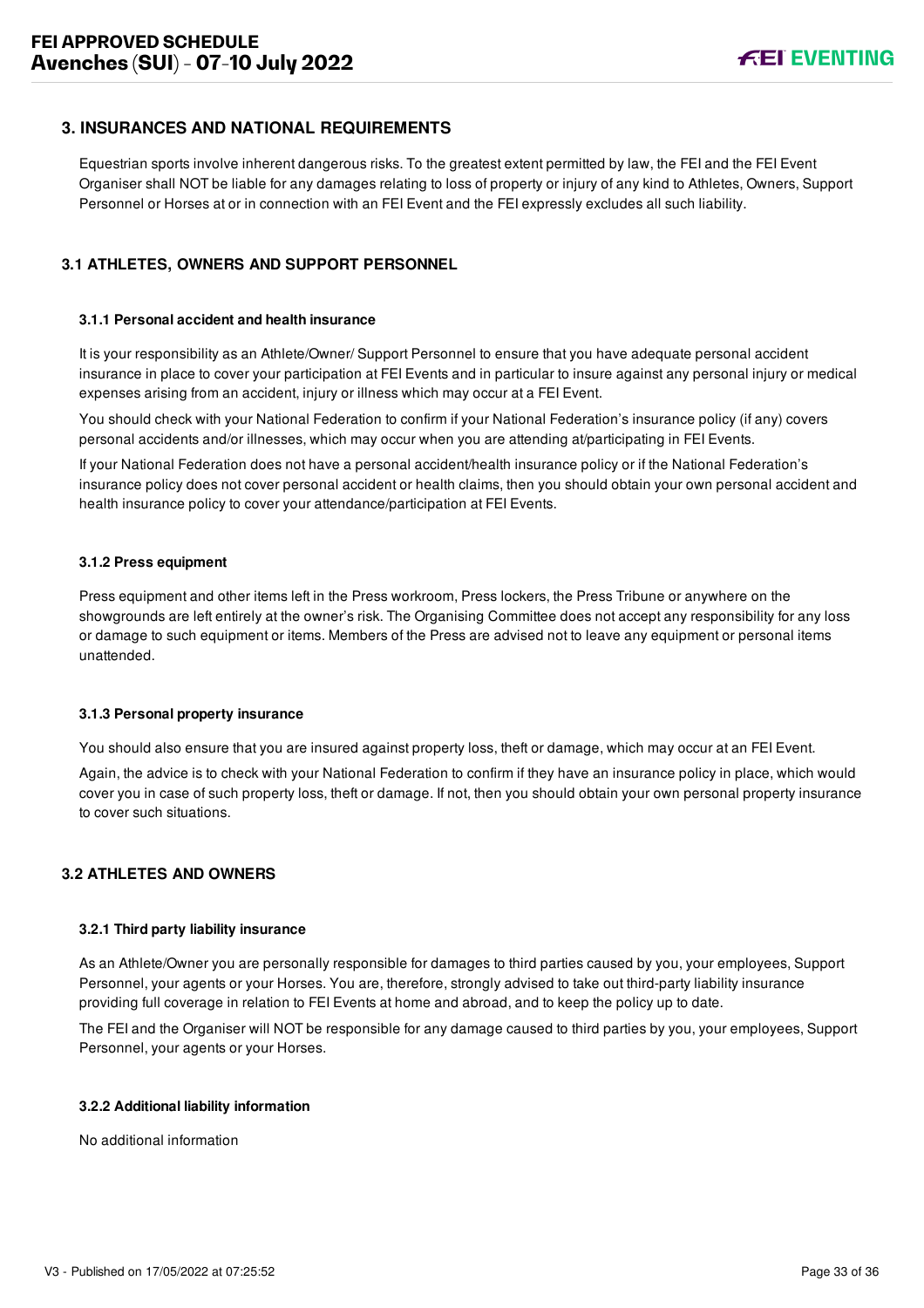#### **3.2.3 Horse insurance**

As an Owner you should ensure that your Horses are adequately insured against any injuries or illnesses they may sustain while participating at a FEI Event.

#### <span id="page-34-0"></span>**4. PROTESTS / APPEALS**

To be valid, all Protests and Appeals must be made in writing and accompanied by a deposit of CHF 150.- or equivalent, as [mentioned in the FEI General Regulations \(Art. 161-162\) available at the following link: https://inside.fei.org/content/general](https://inside.fei.org/content/general-regs-statutes)regs-statutes.

#### <span id="page-34-1"></span>**5. DISPUTES**

In the event of any discussion concerning the interpretation of the schedule (in translated languages), the English version will be decisive.

## <span id="page-34-2"></span>**6. MODIFICATION TO SCHEDULE**

In exceptional circumstances, together with the approval of Chefs d'Equipe, host NF delegate, if any, and the Ground Jury, the Organiser may change the schedule in order to clarify any matter arising from an omission or due to unforeseen circumstances. Any such changes must be notified to all athletes and officials as soon as possible and they must be reported to the FEI Secretary General by the Technical Delegate.

#### <span id="page-34-3"></span>**7. ADDITIONAL INFORMATION FROM THE ORGANISER**

No additional information

#### <span id="page-34-4"></span>**8. MINIMUM AGE LIMITATION**

| Level       | <b>Athletes</b> | <b>Horses</b> |
|-------------|-----------------|---------------|
| $1^*$       | 12              | 5             |
| $2^*$       | 14              | 6             |
| $3^*$       | 16              | 6             |
| $4^*$       | 18              | 7             |
| $5* + CH4*$ | 18              | 8             |

### <span id="page-34-5"></span>**9. PRIZE MONEY DISTRIBUTION**

#### **IMPORTANT**

**The total amount of prize money shown for each Competition in the schedule must be distributed. (FEI General Regulations articles 127 and 128)**

The value of the **1st prize must not exceed 1/3 of the total prize money** distributed for the competition. The minimum number of prizes offered for each competition must be allocated on the basis of one prize for every commenced four Athletes, with a minimum of five prizes.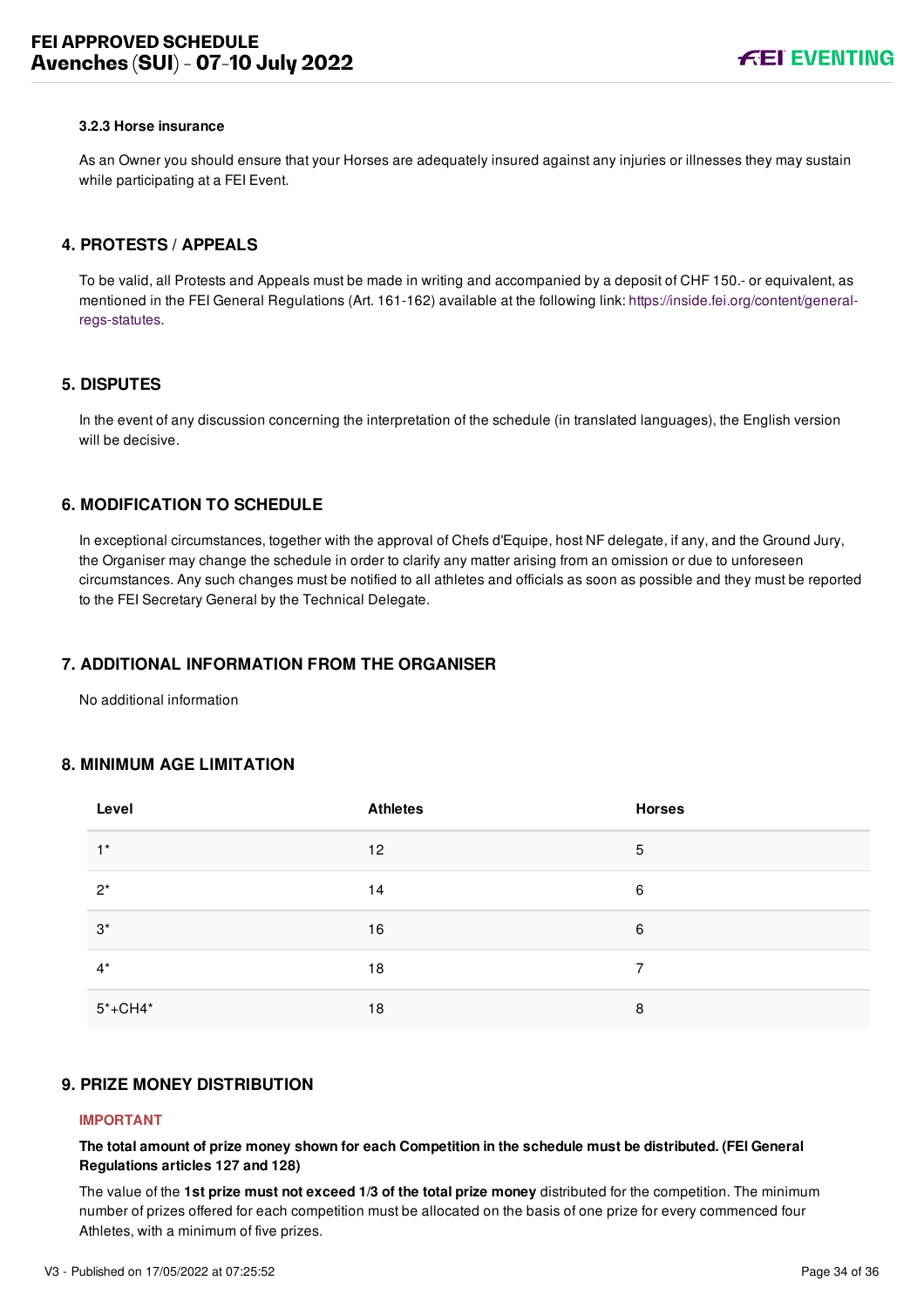#### **DEDUCTIONS FROM PRIZE MONEY AT COMPETITIONS**

**Full details of any deductions from prize money must be outlined in the schedule. This includes government taxes. If it is necessary for Organisers to deduct such taxes, they must provide participants with an official form indicating the amount of tax deducted.**

**The tax form must be provided to the athletes upon arrival and returned to the Organiser prior to departing.**

DEDUCTIONS FROM PRICE MONEY:

Foreign athletes are taxable in Canton Vaudoise (SUI). Following is mentioned in the "Impôt à la Source Guide de l'organisateur de manifestations". The lump sum that can be deducted for income acquisition costs is 20% of gross income for athletes. The deduction of actual production costs is no longer allowed. The withholding tax rate is for daily income: 10% up to 200,- CHF; 15% 201 - 1'000 CHF; 20% 1'001 - 3'000 CHF; 25% above 3'000 CHF.

The Organising Committee must deduct taxes from prize money won immediately. In all cases, athletes will be invited to provide all necessary information, in order to guarantee the correct tax procedure; to this purpose all athletes must provide the Organising Committee with a copy of the relevant pages of their passport and their home address. Every athlete is responsible for the correctness of the details he/she submits.

Prize money will be paid by bank transfer to the account registered for the rider at app.eventclearing.lu. The scheduled prizes are gross amounts. Settlement will be done per athlete. Depending on the agreement with the horse owner, each athlete binds himself to pass on to the horse owners the prize money or prizes in kind rewarded instead of prize money. The organizer is allowed to deduct possibly outstanding debts of the athlete.